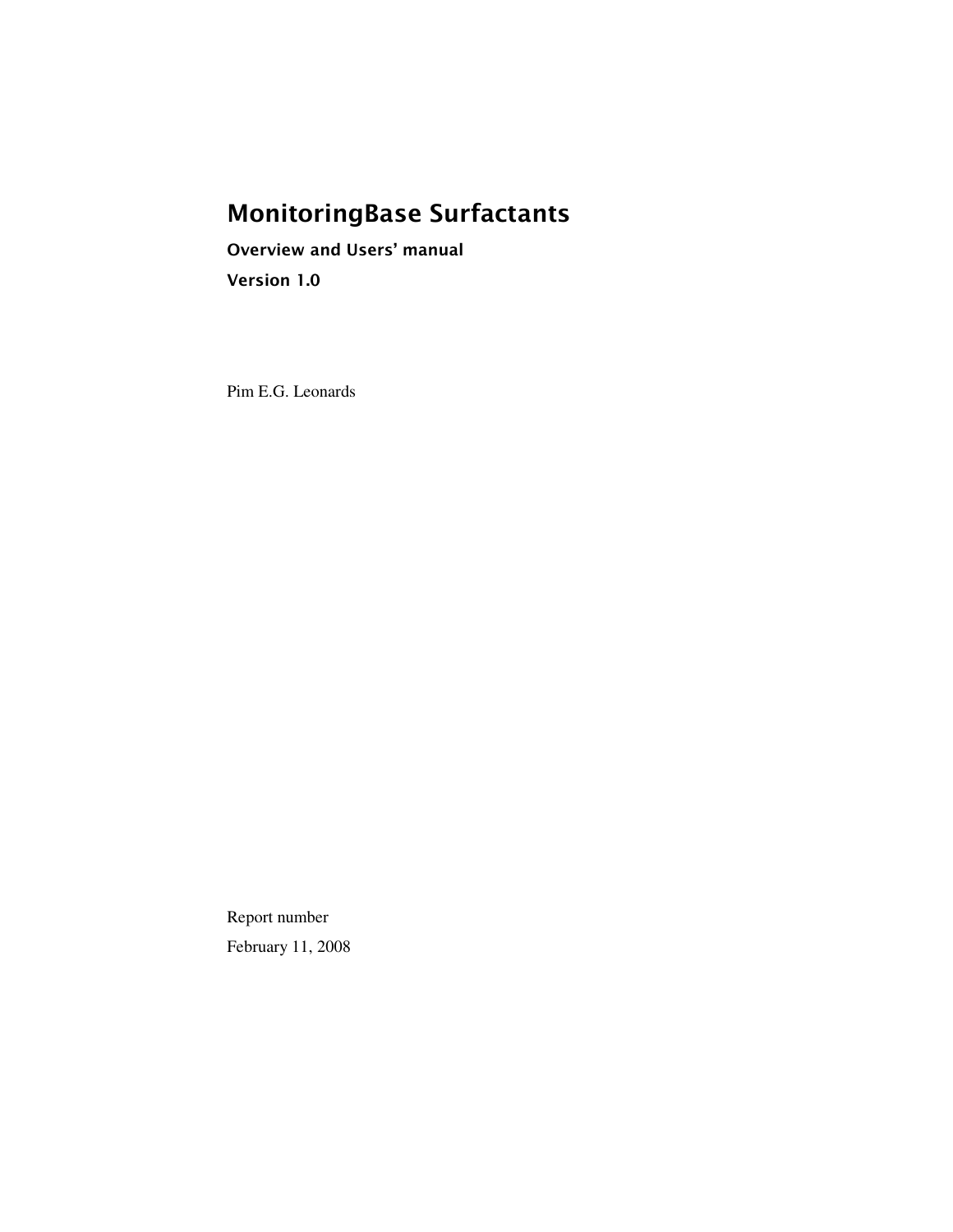This report was commissioned by: ERASM Avenue E. van Nieuwenhuyse 4 BE-1160 BRUSSELS BELGIUM BE412849915

#### IVM

Institute for Environmental Studies Vrije Universiteit De Boelelaan 1087 1081 HV Amsterdam The Netherlands

Tel. ++31-20-8959 555 Fax. ++31-20-8959 553 E-mail: info@ivm.falw.vu.nl

# **Copyright © 2008, Institute for Environmental Studies**

All rights reserved. No part of this publication may be reproduced, stored in a retrieval system or transmitted in any form or by any means, electronic, mechanical, photocopying, recording or otherwise without the prior written permission of the copyright holder.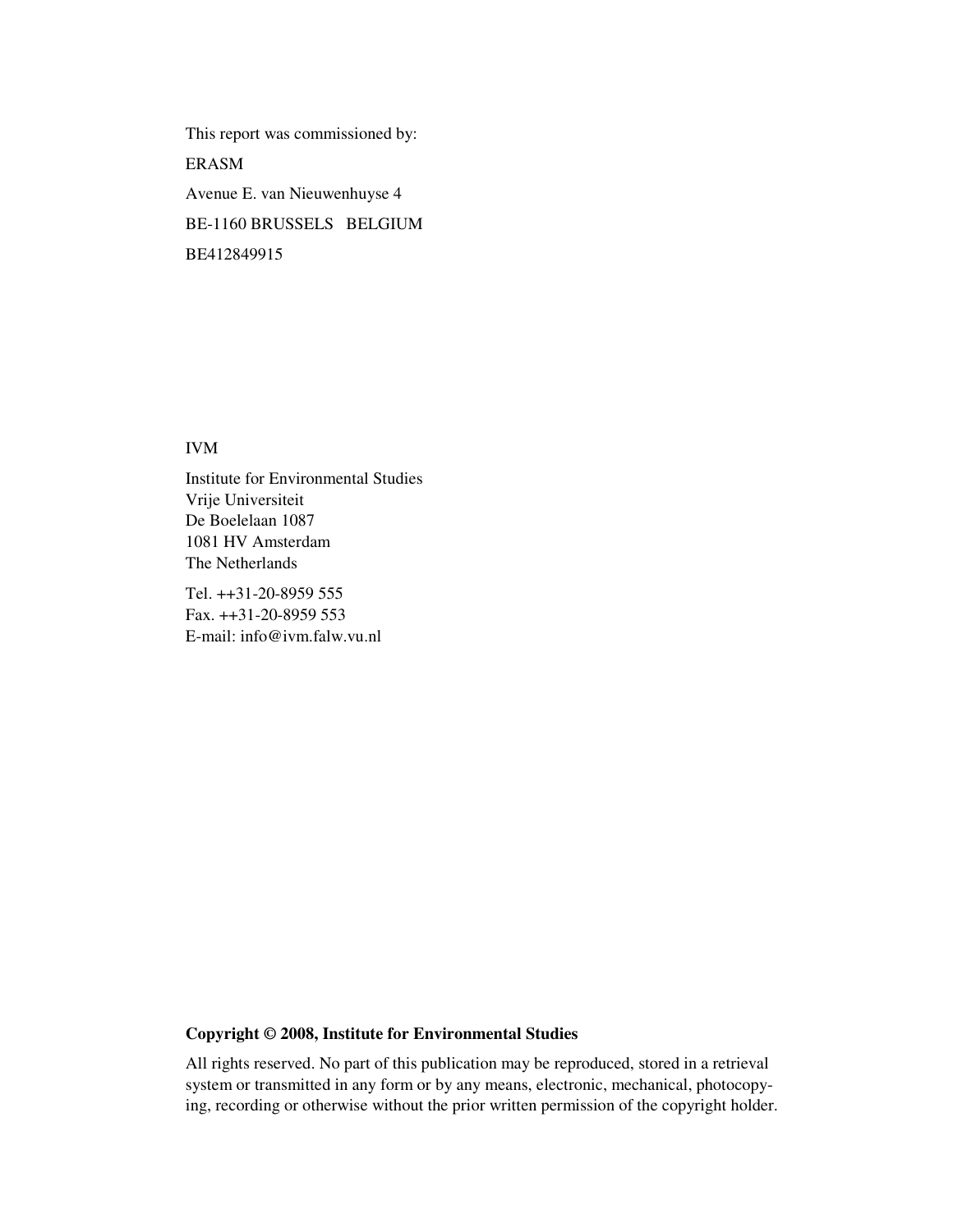# Contents

| Contents |                  |                                                     | 3              |
|----------|------------------|-----------------------------------------------------|----------------|
|          | 1. Introduction  |                                                     | $\overline{4}$ |
|          |                  | 2. Technical aspects of Monitoring Base Surfactants | 5              |
|          |                  | 3. Using the database                               | 6              |
|          | 3.1 Installation |                                                     | 6              |
|          | 3.2 Operation    |                                                     | 6              |
|          |                  | 3.2.1 Search Box                                    | 8              |
|          |                  | 3.2.2 Overview results box                          | 8              |
|          | 3.2.3            | Output box                                          | 10             |
| 3.3      |                  | Search for data in Monitoring Base Surfactants      | 11             |
| 3.4      |                  | Search for information on monitoring programmes     | 15             |
|          | 4. References    |                                                     | 18             |

ANNEX I: Measured concentration data studies stored in MonitoringBase Surfactants.

ANNEX II: "Application of 'Klimisch' criteria to evaluate the quality of data used in surfactant monitoring studies"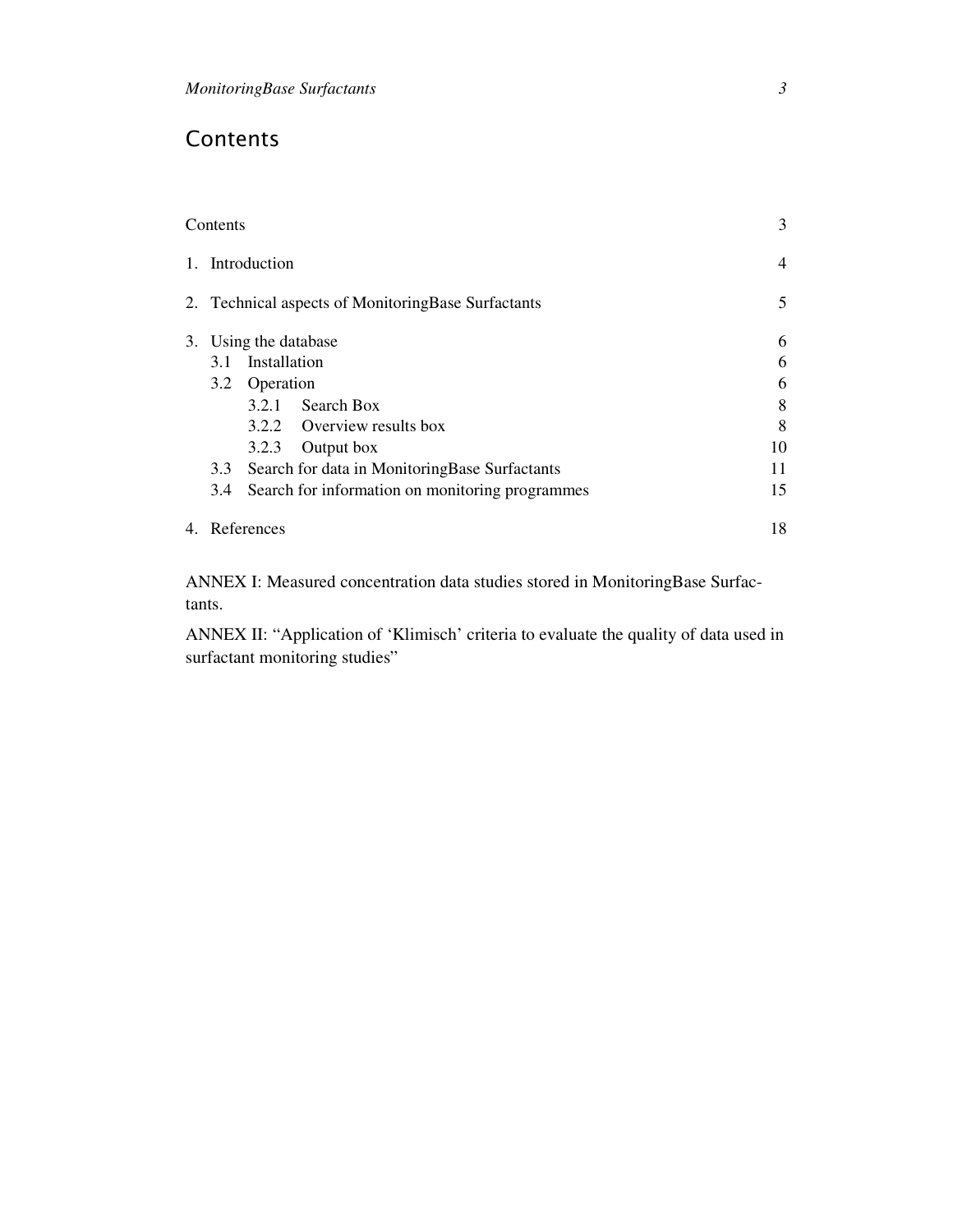# 1. Introduction

Over the last  $20 - 30$  years, a considerable amount of resources have been spent by the detergent industries (AISE/CESIO), as well as governments and other parties, on the monitoring of surfactant concentrations in various environmental matrices. Recently, the development by CEFIC-LRI of a user-friendly database ((Leslie et al., 2004; MonitoringBase, 2004).) to store metadata and actual measurements of chemicals in the environment has provided a cost-effective opportunity for ERASM to inventorise and centralise field measurements of surfactants. This will now enable ERASM to create a legacy of its work for future product defence as well as demonstrating leadership of the detergent industry in providing information to external stakeholders. A system is required for appraising the quality of data arising from surfactant monitoring studies for inputting into this database.

MonitoringBase, however, contained only a limited number of data on a selected set of surfactants. The objective of the current study was therefore:

- 1. To develop a database (MonitoringBase Surfactants) to store measured environmental concentration data of surfactants.
- 2. To retrieve environmental data of anionic, non-ionic, cationic and amphoteric surfactants in the European environment (water, sediment, agricultural soil, biota, waste water and sludge) for the period 1970 to 2005, and to evaluate, score and load the data in MonitoringBase Surfactants.

In the next chapters an overview of the database is given including a manual how to us the database.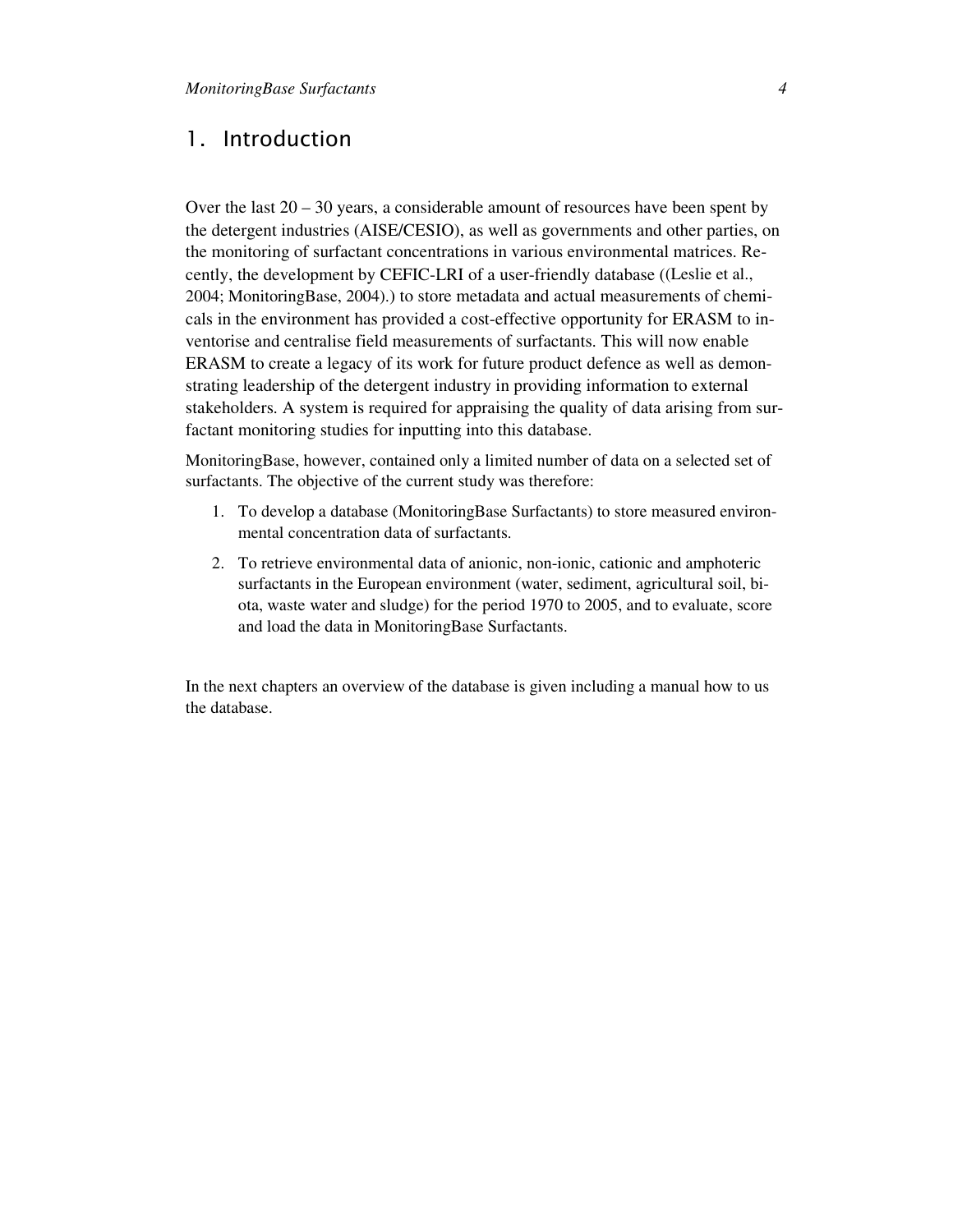# 2. Technical aspects of MonitoringBase Surfactants

The database was created in Microsoft ®Access 2000 which enables all information to be managed from a single database file. The various types of monitoring programme and measured concentration data were entered into separate tables for each specific data type and stored. Relationships between the tables were defined so that the data could be retrieved and viewed in different ways by users with different queries (selected parameters). Reports of retrieved data were designed for export to Word documents, Excel worksheets or for printing directly.

A list of target substances was prepared in cooperation with ERASM to perform the search of information on measured concentration of surfactants in the environment. The list included four surfactant groups: anionics, non-ionics, cationics and amphoterics. The literature search was performed using the Web of Science and CAB databases, which contain references from peer-reviewed scientific journals dating back to 1945 and 1972, respectively. Several synonyms of the chemicals names combined with matrix names were used. In addition, much data was received from industry or ERASM. An overview of the studies in included in the database are listed in Annex I.

MonitoringBase Surfactants contains measured concentration data from planned, ongoing and completed monitoring, survey and laboratory studies for surfactants in the European environment. The database contains information from 36 studies, and over 2000 measured concentration data for 8 surfactant groups. No information was retrieved for betaines, amine oxides, and SPC. These surfactants are, therefore not included in the database.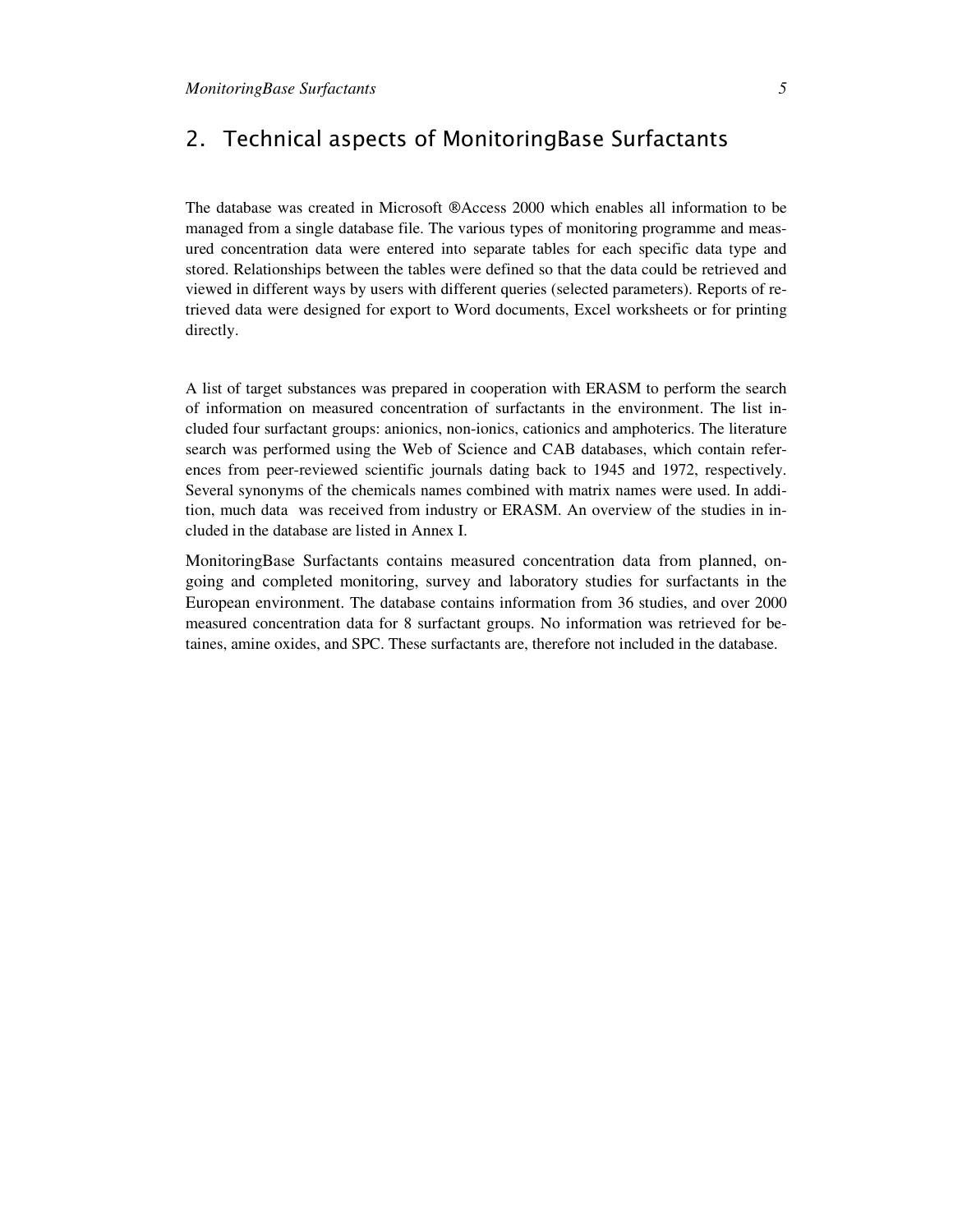# 3. Using the database

# 3.1 Installation

To install the database, insert the CD-ROM and copy the file [*MonitoringBase Surfactants*] and [*Users manual*] to your hard disk. The database has been created in Access 2000.

# 3.2 Operation

When the database has been loaded a title page with start menu (Figure 1) appears, which offers three options:

- *Measured concentrations*: Search for data on measured concentrations that are stored in MonitoringBase Surfactants.
- *Monitoring programmes*: Search for information on European monitoring programmes.
- *Other*: Users' manual

You can choice an option by clicking on the appropriate button. If you want to exit the database choose [*Exit database*].

Briefly, by clicking on one of the buttons of the menu a search screen appears. All search screens have the same lay-out (Figure 2), and contain three major boxes:

- Search: selection of search criteria
- Overview results: search results
- Output: retrieved data export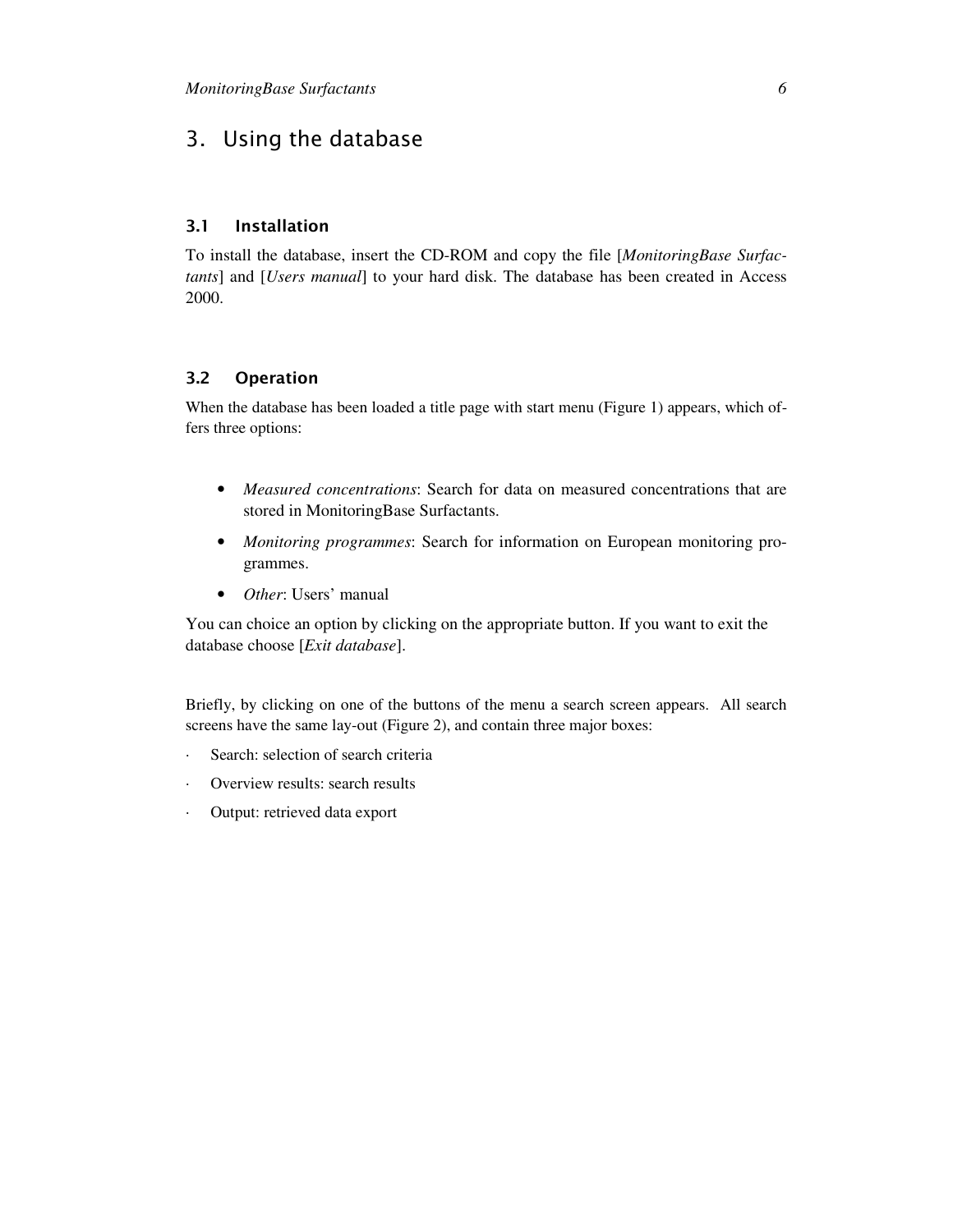## *MonitoringBase Surfactants 7*



**Figure 1: Title page and menu of MonitoringBase Surfactants.** 

| Search box                  | Output box |
|-----------------------------|------------|
| <b>Overview results box</b> |            |

**Figure 2: General lay-out of search screens.** 

The logical sequence for a search is as follows:

• Start with the selection of criteria for your search in the *Search* box (see paragraphs below for selection of search criteria).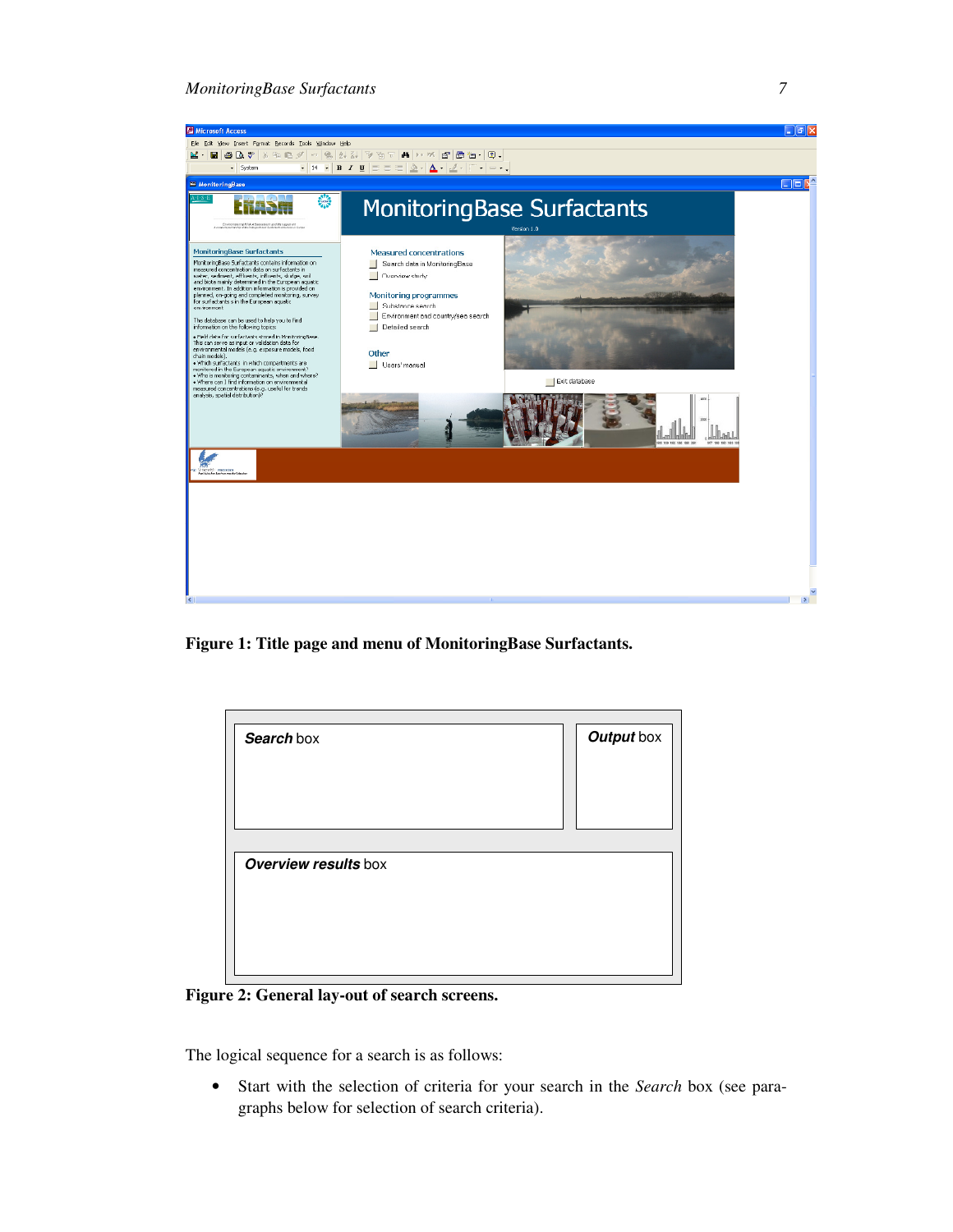- After selection of the criteria, run the search by clicking on the [*Search*] button.
- An overview of the main results is shown in the O*verview Results* box. This box is automatically updated after a search. Not all data available in the database is shown in the results box. To provide an overview of all data available for a specific study double-click on the specific cell of the ID or title column, or us the *Output* box.
- The *Output* box has an option to preview the results on screen, which can be printed, or the option to export and save the results as WORD or EXCEL.

#### 3.2.1 Search Box

For some search criteria a multiple selection can be made. To perform a multiple selection, click on the drop-down menu of a search criteria and select an appropriate item, followed by the *Add* button. The selected item will appear on the list. If you want to add another item to the list, select the item from the drop-down menu and click the *Add* button. If you want to remove one item from the list, select the item on the list and click on the *Delete* button. If you want to remove all items from the list use the *Clear* button.

The results of a search on from a list of items will be an overview of all records in the database that contains one or more items from the list.

#### EXAMPLE:

Select [*Substance search*] after clicking on the "search data in MonitoringBase" button. Make a multiple selection for the compounds "alcohol ethoxylates (AE)"and "alcohol ethoxysulfate (AES)" in the *Substance* multiple selection box. After running the search, thirteen programmes appear:

- Analysis of effluent samples for AE as part of ERASM monitoring study (phase I)
- Environmental monitoring for linear alkylbenzene sulfonate, alcohol ethoxylate, alcohol ethoxy sulfate, alcohol sulfate, and soap
- UK Monitoring study on the removal of LAS in trickling filter type STPs. GREAT-ER project #2
- etc.

#### 3.2.2 Overview results box

Double-clicking on a specific cell of the *ID* or *Title* column will show all data of that specific study that is stored in the database (example of project *ID 198* in Figure 3), including general information on the study.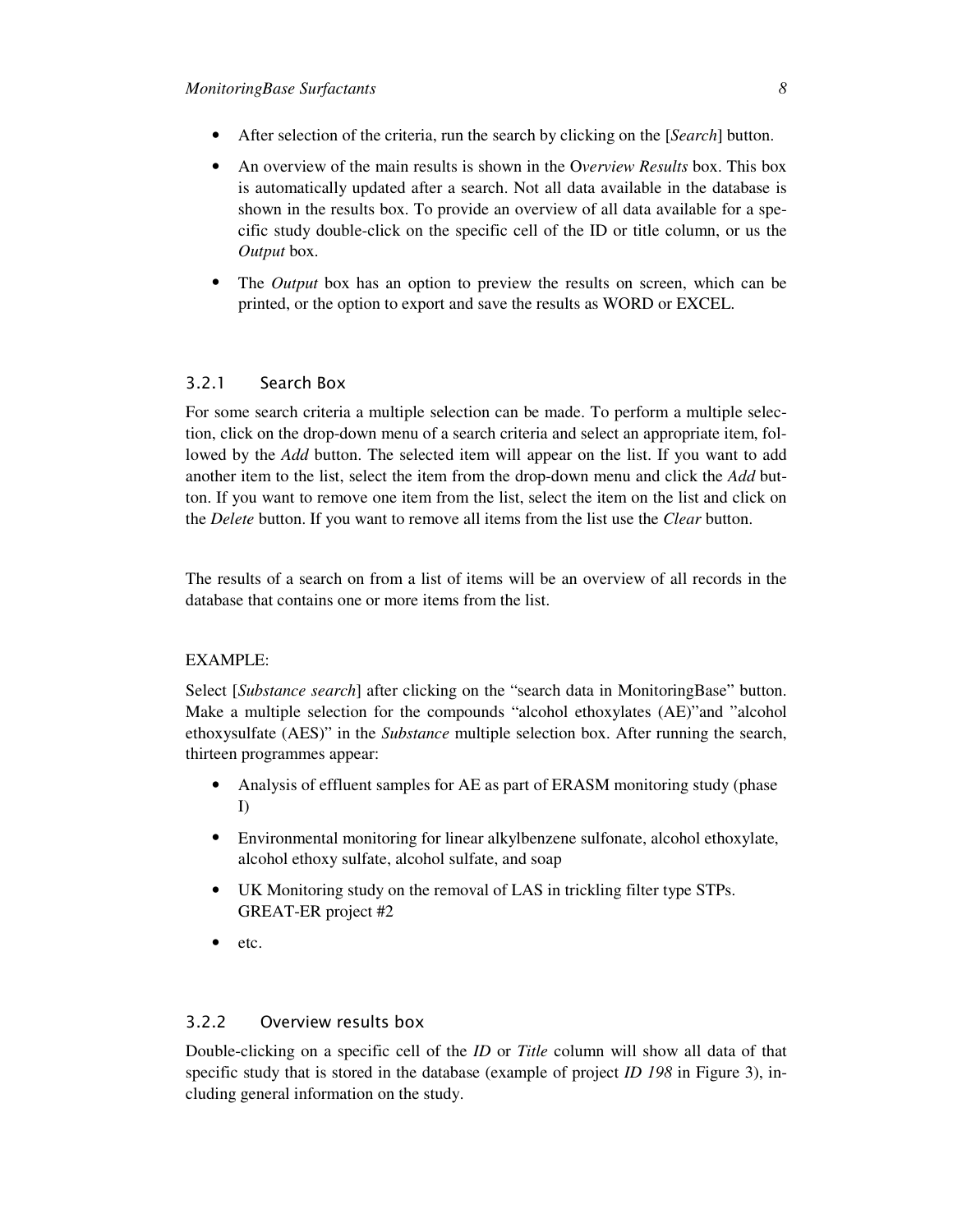|                                                                          | FB File Edit View Insert Format Records Tools Window Help                                                  |                                                                                                                                                                                                                                                                                                                                                                                                            |                                                                                  |                            |                               |                       |                                                                                                                                                                                                                                                                                                                                                                                                                                |  |  |
|--------------------------------------------------------------------------|------------------------------------------------------------------------------------------------------------|------------------------------------------------------------------------------------------------------------------------------------------------------------------------------------------------------------------------------------------------------------------------------------------------------------------------------------------------------------------------------------------------------------|----------------------------------------------------------------------------------|----------------------------|-------------------------------|-----------------------|--------------------------------------------------------------------------------------------------------------------------------------------------------------------------------------------------------------------------------------------------------------------------------------------------------------------------------------------------------------------------------------------------------------------------------|--|--|
| в                                                                        | <b>电电</b> 水                                                                                                | n                                                                                                                                                                                                                                                                                                                                                                                                          | 4119石74 ** 田田                                                                    |                            |                               | ☺.                    |                                                                                                                                                                                                                                                                                                                                                                                                                                |  |  |
| 48                                                                       | ₩                                                                                                          |                                                                                                                                                                                                                                                                                                                                                                                                            |                                                                                  |                            |                               |                       |                                                                                                                                                                                                                                                                                                                                                                                                                                |  |  |
|                                                                          | - MS Sans Serif                                                                                            | $-8$<br>$\overline{\phantom{a}}$                                                                                                                                                                                                                                                                                                                                                                           | <b>B</b> $I$ U $\equiv$ $\equiv$ $\equiv$ $\Delta$ $\sim$ $\Delta$ $\sim$ $\sim$ |                            |                               | $= -$                 |                                                                                                                                                                                                                                                                                                                                                                                                                                |  |  |
|                                                                          | <b>Overview monitoring programme</b>                                                                       |                                                                                                                                                                                                                                                                                                                                                                                                            |                                                                                  |                            |                               |                       |                                                                                                                                                                                                                                                                                                                                                                                                                                |  |  |
|                                                                          |                                                                                                            |                                                                                                                                                                                                                                                                                                                                                                                                            |                                                                                  |                            |                               |                       |                                                                                                                                                                                                                                                                                                                                                                                                                                |  |  |
| Ref. number                                                              | 偃                                                                                                          |                                                                                                                                                                                                                                                                                                                                                                                                            |                                                                                  | First name                 | Eddy                          |                       |                                                                                                                                                                                                                                                                                                                                                                                                                                |  |  |
| Title                                                                    |                                                                                                            | Environmental monitoring for linear alkylbenzene                                                                                                                                                                                                                                                                                                                                                           |                                                                                  | Last name                  | Matthiis                      |                       |                                                                                                                                                                                                                                                                                                                                                                                                                                |  |  |
|                                                                          |                                                                                                            | sulfonate, alcohol ethoxylate, alcohol ethoxy                                                                                                                                                                                                                                                                                                                                                              |                                                                                  | Address                    |                               |                       | Procter and Gamble, Eurocor, Temselaan 100,                                                                                                                                                                                                                                                                                                                                                                                    |  |  |
|                                                                          | sulfate, alcohol sulfate, and soap                                                                         |                                                                                                                                                                                                                                                                                                                                                                                                            |                                                                                  |                            | 1853 Strombeek-Bever, Belgium |                       |                                                                                                                                                                                                                                                                                                                                                                                                                                |  |  |
| <b>Organising country</b>                                                | Netherlands                                                                                                |                                                                                                                                                                                                                                                                                                                                                                                                            |                                                                                  |                            |                               |                       |                                                                                                                                                                                                                                                                                                                                                                                                                                |  |  |
| <b>Status</b>                                                            | Completed                                                                                                  |                                                                                                                                                                                                                                                                                                                                                                                                            |                                                                                  | Phone number               |                               |                       |                                                                                                                                                                                                                                                                                                                                                                                                                                |  |  |
|                                                                          |                                                                                                            |                                                                                                                                                                                                                                                                                                                                                                                                            |                                                                                  | Fax number                 |                               |                       |                                                                                                                                                                                                                                                                                                                                                                                                                                |  |  |
| Type                                                                     | Survey                                                                                                     |                                                                                                                                                                                                                                                                                                                                                                                                            |                                                                                  |                            |                               |                       |                                                                                                                                                                                                                                                                                                                                                                                                                                |  |  |
| Start year                                                               | 1994                                                                                                       |                                                                                                                                                                                                                                                                                                                                                                                                            |                                                                                  | Email                      | matthijs.e@pgcom              |                       |                                                                                                                                                                                                                                                                                                                                                                                                                                |  |  |
| End year                                                                 | 1994                                                                                                       |                                                                                                                                                                                                                                                                                                                                                                                                            |                                                                                  |                            |                               |                       |                                                                                                                                                                                                                                                                                                                                                                                                                                |  |  |
| Website                                                                  |                                                                                                            |                                                                                                                                                                                                                                                                                                                                                                                                            |                                                                                  |                            |                               |                       |                                                                                                                                                                                                                                                                                                                                                                                                                                |  |  |
| Databank                                                                 |                                                                                                            |                                                                                                                                                                                                                                                                                                                                                                                                            |                                                                                  |                            |                               |                       |                                                                                                                                                                                                                                                                                                                                                                                                                                |  |  |
| Databank <sub>2</sub>                                                    |                                                                                                            |                                                                                                                                                                                                                                                                                                                                                                                                            |                                                                                  |                            |                               |                       |                                                                                                                                                                                                                                                                                                                                                                                                                                |  |  |
| Specimens bank                                                           | г                                                                                                          |                                                                                                                                                                                                                                                                                                                                                                                                            |                                                                                  |                            |                               |                       |                                                                                                                                                                                                                                                                                                                                                                                                                                |  |  |
|                                                                          |                                                                                                            |                                                                                                                                                                                                                                                                                                                                                                                                            |                                                                                  |                            |                               |                       |                                                                                                                                                                                                                                                                                                                                                                                                                                |  |  |
|                                                                          |                                                                                                            | removed by more than 99% during sewage treatment. The concentrations of the surfactants in the treated sewage averaged 39 ug/l for<br>for the exposure element of the aquatic risk assessment for the surfactants studied. In addition, the field studies indicated that in-sewer<br>removal can play a significant role in reducing the concentrations of surfactants entering the sewage treatment plant |                                                                                  |                            |                               |                       | consecutive days. The samples were analysed for detergent surfactants, including linear alkylbenzene sulfonate (LAS), alcohol ethoxylate<br>[AE], alcohol ethoxylated sulfate [AES], alcohol sulfate [AS] and soap, using state-of-the-art analytical methods. All surfactants were<br>LAS, 6.2 ug/g for AE, 6.5 ug/l for AES, 5.7 ug/l for AS, and 174 ug/l for SOAP. These measured surfactant concentrations form the basis |  |  |
|                                                                          |                                                                                                            |                                                                                                                                                                                                                                                                                                                                                                                                            |                                                                                  |                            |                               |                       |                                                                                                                                                                                                                                                                                                                                                                                                                                |  |  |
|                                                                          |                                                                                                            |                                                                                                                                                                                                                                                                                                                                                                                                            |                                                                                  |                            |                               |                       |                                                                                                                                                                                                                                                                                                                                                                                                                                |  |  |
|                                                                          | Overview measured concentrations available in MonitoringBase                                               |                                                                                                                                                                                                                                                                                                                                                                                                            |                                                                                  |                            |                               |                       |                                                                                                                                                                                                                                                                                                                                                                                                                                |  |  |
|                                                                          | <b>Matrix</b>                                                                                              | <b>Species</b>                                                                                                                                                                                                                                                                                                                                                                                             | <b>Tissue</b>                                                                    | Country                    |                               | Location              | Substance                                                                                                                                                                                                                                                                                                                                                                                                                      |  |  |
| Raw sewage                                                               |                                                                                                            |                                                                                                                                                                                                                                                                                                                                                                                                            |                                                                                  | Netherlands<br>Netherlands | De Meern<br>De Meem           |                       | Linear alkyl benzene sulp-<br>Linear alkyl benzene sulp                                                                                                                                                                                                                                                                                                                                                                        |  |  |
| Raw sewage                                                               |                                                                                                            |                                                                                                                                                                                                                                                                                                                                                                                                            |                                                                                  | Netherlands                | Kralingseveer                 |                       | Linear alkyl benzene sulp                                                                                                                                                                                                                                                                                                                                                                                                      |  |  |
| Raw sewage                                                               |                                                                                                            |                                                                                                                                                                                                                                                                                                                                                                                                            |                                                                                  | Netherlands                | Kralingseveer                 |                       | Linear alkyl benzene sulp                                                                                                                                                                                                                                                                                                                                                                                                      |  |  |
| Raw sewage                                                               |                                                                                                            |                                                                                                                                                                                                                                                                                                                                                                                                            |                                                                                  | Netherlands                | Kralingseveer                 |                       | Linear alkyl benzene sulp                                                                                                                                                                                                                                                                                                                                                                                                      |  |  |
| Raw sewage                                                               |                                                                                                            |                                                                                                                                                                                                                                                                                                                                                                                                            |                                                                                  | <b>Netherlands</b>         | Lelystad                      |                       | Linear alkyl benzene sulp                                                                                                                                                                                                                                                                                                                                                                                                      |  |  |
| Raw sewage                                                               |                                                                                                            |                                                                                                                                                                                                                                                                                                                                                                                                            |                                                                                  | Netherlands                | Lelystad                      |                       | Linear alkyl benzene sulp *                                                                                                                                                                                                                                                                                                                                                                                                    |  |  |
|                                                                          |                                                                                                            | $\overline{1}$ >   >   $\rightarrow$   $\rightarrow$ #   of 175                                                                                                                                                                                                                                                                                                                                            | $\overline{4}$                                                                   |                            |                               |                       |                                                                                                                                                                                                                                                                                                                                                                                                                                |  |  |
|                                                                          |                                                                                                            |                                                                                                                                                                                                                                                                                                                                                                                                            |                                                                                  |                            |                               |                       |                                                                                                                                                                                                                                                                                                                                                                                                                                |  |  |
| <b>Environment</b>                                                       | Overview environment, country, region, matrix, substance and frequency of sampling and analysis<br>Country |                                                                                                                                                                                                                                                                                                                                                                                                            | Region                                                                           |                            | <b>Matrix</b>                 |                       | <b>Substance</b>                                                                                                                                                                                                                                                                                                                                                                                                               |  |  |
| <b>STP</b>                                                               | Netherlands                                                                                                | Seven STPs in Netherlands                                                                                                                                                                                                                                                                                                                                                                                  |                                                                                  | Effluent                   |                               |                       | Linear alkyl benzene sulphonates                                                                                                                                                                                                                                                                                                                                                                                               |  |  |
| STP                                                                      | Netherlands                                                                                                | Seven STPs in Netherlands                                                                                                                                                                                                                                                                                                                                                                                  |                                                                                  | Effluent                   |                               |                       | Alcohol ethoxylates (AF)                                                                                                                                                                                                                                                                                                                                                                                                       |  |  |
| <b>STP</b>                                                               | Netherlands                                                                                                | Seven STPs in Netherlands                                                                                                                                                                                                                                                                                                                                                                                  |                                                                                  | Effluent                   |                               |                       | Alkyl ether sulphates (AES)                                                                                                                                                                                                                                                                                                                                                                                                    |  |  |
| STP                                                                      | Netherlands                                                                                                | Seven STPs in Netherlands                                                                                                                                                                                                                                                                                                                                                                                  |                                                                                  | Effluent                   |                               | Alcohol sulphate (AS) |                                                                                                                                                                                                                                                                                                                                                                                                                                |  |  |
| Raw sewage<br>Record: 14 4<br>$\blacktriangleright$<br><b>STP</b><br>STP | Netherlands<br>Netherlands                                                                                 | Seven STPs in Netherlands<br>Seven STPs in Netherlands                                                                                                                                                                                                                                                                                                                                                     |                                                                                  | <b>Effluent</b>            | Raw sewage                    | SOAP                  | Linear alkyl benzene sulphonates                                                                                                                                                                                                                                                                                                                                                                                               |  |  |

#### **Figure 3: Overview of a study, after double-clicking on the ID or Title cell for a specific programme in the** *Overview results* **box.**

The order of columns in the *Overview results* table can be adapted according to your own wishes. Click on top of the column and hold down your left mouse button. Drag the column to the position you want to move the column. The lay-out is automatically saved.

#### *Sorting and filtering data in results box*

If you want to sort data according to a specific parameter (column), click on top of the column, followed by a click on your right mouse button. A drop-down menu appears. Select *Sort Ascending* or *Sort Descending* to order the data, see Figure 4.

If you want to filter data from a specific column, click on a cell in the specific column (parameter), followed by a click on your right mouse button. Filter options will be available (e.g. filter by selection, filter for). If you want to filter for a specific word or data, put the word or data between \* \*. For example, if you want to filter for "Steenwijk" as STP in the Location column, put \*steenwijk\* in [*filter for:*].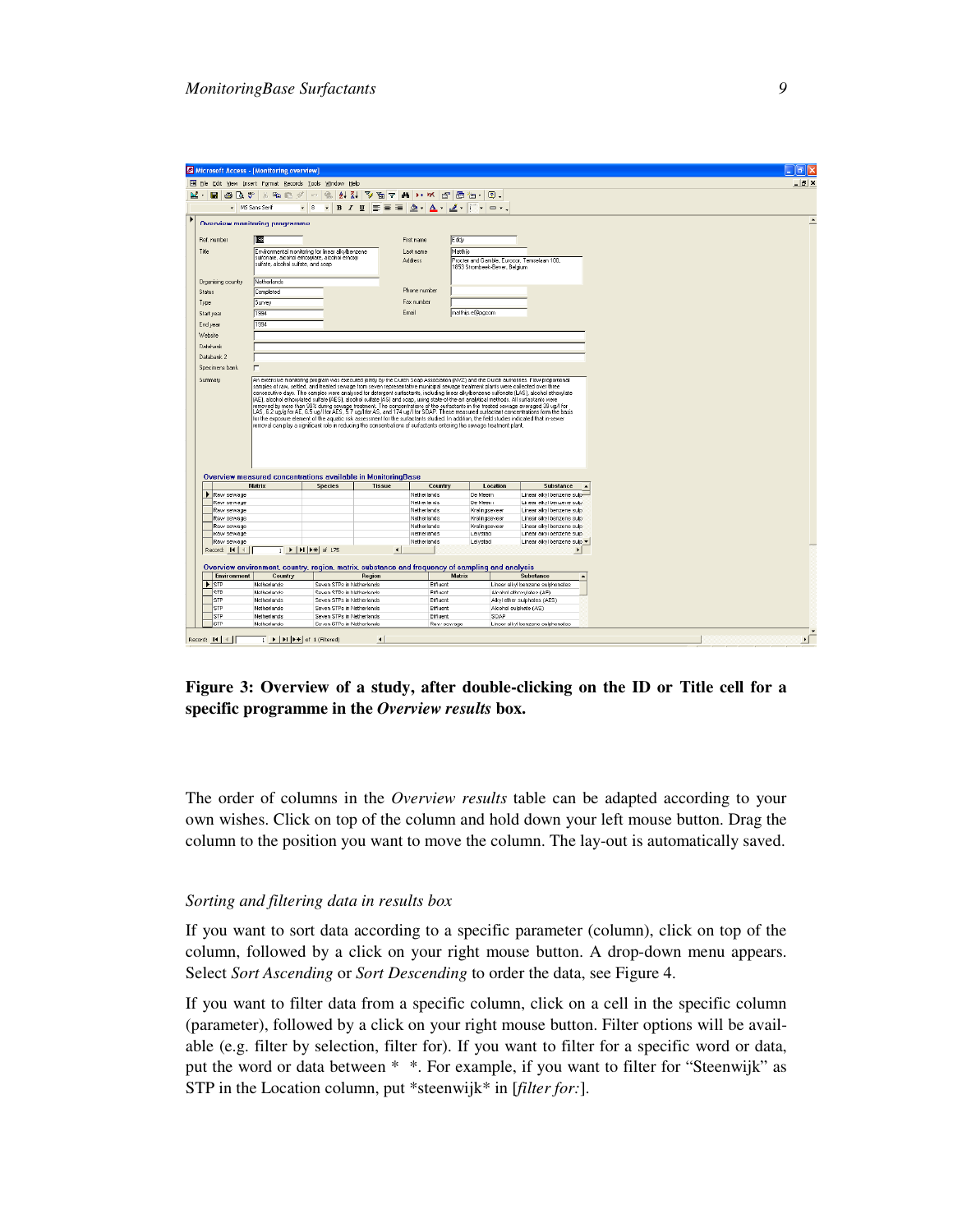| ID | Title programme                                    | Country/Sea | Location                                            | <b>Environment</b> | Modeline                     | <b>Engrises</b> Sample details | Substance                                             | Year $! \cdot \cdot$ |
|----|----------------------------------------------------|-------------|-----------------------------------------------------|--------------------|------------------------------|--------------------------------|-------------------------------------------------------|----------------------|
|    | 266 Fate of surfactants in activated s Netherlands |             | De Meern, Kralingseveer, Lelystad, Hostermeer, ISTP |                    | Subform Datasheet            |                                | 24h flow proport Alcoholsulfate (AS), C12-C15         |                      |
|    | 266 Fate of surfactants in activated s Netherlands |             | De Meern, Kralingseveer, Lelystad, Hostermeer, ISTP |                    |                              |                                | 24h flow proport Alcohol ethoxysulfate (AES), C ?     |                      |
|    | 266 Fate of surfactants in activated s Netherlands |             | De Meern, Kralingseveer, Lelystad, Hostermeer,      | 1 STP              | $\frac{A}{2}$ Sort Ascending |                                | 24h flow proport Alcohol ethoxysulfate (AES), C ?     |                      |
|    | 266 Fate of surfactants in activated s Netherlands |             | De Meern, Kralingseveer, Lelystad, Hostermeer,      | <b>ISTP</b>        | <b>Z</b> Sort Descending     |                                | 24h flow proport Alcohol ethoxylates (AE), C12-1?     |                      |
|    | 266 Fate of surfactants in activated s Netherlands |             | De Meern, Kralingseveer, Lelystad, Hostermeer,      | <b>I</b> STP       |                              |                                | 24h flow proport Alcohol ethoxylates (AE), C12-1?     |                      |
|    | 266 Fate of surfactants in activated s Netherlands |             | De Meern, Kralingseveer, Lelystad, Hostermeer, ISTP |                    | le Copy                      |                                | 24h flow proport Linear alkyl benzene sulphonate ?    |                      |
|    | 266 Fate of surfactants in activated s Netherlands |             | De Meern, Kralingseveer, Lelystad, Hostermeer       | <b>STP</b>         | <b>B</b> Paste               |                                | 24h flow proport Soap (6 out of 7 plants)             |                      |
|    | 267 AIS/CESIO Environmental surfact Netherlands    |             | De Meern                                            | <b>STP</b>         |                              |                                | Sample collected Linear alkyl benzene sulphonate 1993 |                      |
|    | 267 AIS/CESIO Environmental surfact Netherlands    |             | River Leidsche Riin                                 | Fresh              | i台 Column Width              |                                | Sample collected Linear alkyl benzene sulphonate 1993 |                      |
|    | 267 AIS/CESIO Environmental surfact Netherlands    |             | River Leidsche Rijn                                 | Fresh              | Hide Columns                 |                                | Sample collected Linear alkyl benzene sulphonate 1993 |                      |
|    | 267 AIS/CESIO Environmental surfact Netherlands    |             | River Leidsche Rijn                                 | Fresh              | Freeze Columns               |                                | Sample collected Linear alkyl benzene sulphonate 1993 |                      |
|    | 267 AIS/CESIO Environmental surfact Netherlands    |             | River Leidsche Riin                                 | Fresh              |                              |                                | Sample collected Linear alkyl benzene sulphonate 1993 |                      |
|    | 267 AIS/CESIO Environmental surfact Netherlands    |             | River Leidsche Rijn                                 | Fresh              | Water                        |                                | Sample collected Linear alkyl benzene sulphonate 1993 |                      |
|    | 267 AIS/CESIO Environmental surfact Netherlands    |             | River Leidsche Riin                                 | Fresh              | Water                        |                                | Sample collected Linear alkyl benzene sulphonate 1993 |                      |
|    | 267 AIS/CESIO Environmental surfact Netherlands    |             | River Leidsche Rijn                                 | Fresh              | Water                        |                                | Sample collected Linear alkyl benzene sulphonate 1993 |                      |
|    | 267 AIS/CESIO Environmental surfact Netherlands    |             | River Leidsche Rijn                                 | Fresh              | Water                        |                                | Sample collected Linear alkyl benzene sulphonate 1993 |                      |
|    | 267 AIS/CESIO Environmental surfact Netherlands    |             | River Leidsche Riin                                 | Fresh              | Water                        |                                | Sample collected Linear alkyl benzene sulphonate 1993 |                      |



| ID.<br>Title programme                                                | Country/Sea | Location          |                     | <b>Environment</b>         | Matrix         | Species Sample details | Substance                                  | Year $! \cdot \cdot$    |  |
|-----------------------------------------------------------------------|-------------|-------------------|---------------------|----------------------------|----------------|------------------------|--------------------------------------------|-------------------------|--|
| 196 Analysis of effluent samples for A Netherlands                    |             | Dutch STP code H  |                     | <b>STP</b>                 | Sewage effluer |                        | Alcohol ethoxylates (AE)                   | 2001                    |  |
| 196 Analysis of effluent samples for A Netherlands                    |             | Dutch STP code KV |                     |                            |                |                        | Alcohol ethoxylates (AE)                   | 2001                    |  |
| 196 Analysis of effluent samples for A United Kingdom   UK STP code N |             |                   | Filter By Selection |                            |                |                        | Alcohol ethoxylates (AE)                   | 2001                    |  |
| 196 Analysis of effluent samples for A United Kingdom   UK STP code C |             |                   |                     | Filter Excluding Selection |                |                        | Alculiul ethuxylates (AE)                  | 2001                    |  |
| 196 Analysis of effluent samples for A United Kingdom   UK STP code R |             |                   | Filter For:         |                            |                |                        | Alcohol ethoxylates (AE)                   | 2001                    |  |
| 196 Analysis of effluent samples for A Netherlands                    |             | Dutch STP code DM |                     | K Remove Filter/Sort       |                |                        | Alcohol ethoxylates (AE)                   | 2001                    |  |
| 272 Monitoring of AE fingerprints in El Canada                        |             | STP V (BC)        |                     |                            |                |                        | STP V (BC), trick Alcohol ethoxylates (AE) | 2003                    |  |
| 272 Monitoring of AE fingerprints in Ei Canada                        |             | $STP \subset (A)$ | 웃↓ Sort Ascending   |                            |                |                        | STP C (A), rotati Alcohol othoxylates (AE) | 2003                    |  |
| 272 Monitoring of AE fingerprints in Ei Canada                        |             | STP K (BC)        |                     |                            |                |                        | STP K (BC), activ Alcohol ethoxylates (AE) | 2003                    |  |
| 272 Monitoring of AE fingerprints in El Canada                        |             | STP H (O)         | ₹↓ Sort Descending  |                            |                |                        | STP H (O), activa Alcohol ethoxylates (AE) | 2003                    |  |
| 272 Monitoring of AE fingerprints in Ei Canada                        |             | STP LP (O)        |                     |                            |                |                        | STP LP (Q), activ Alcohol ethoxylates (AE) | 2003                    |  |
| 272 Monitoring of AE fingerprints in El Canada                        |             | STP V(Q)          | % Cut               |                            |                |                        | STP V (Q) actival Alcohol ethoxylates (AE) | 2003                    |  |
| 272 Monitoring of AE fingerprints in Ei Canada                        |             | STP W (O)         | hin Copy            |                            |                |                        | STP W (O), activ Alcohol ethoxylates (AE)  | 2003                    |  |
| 272 Monitoring of AE fingerprints in El Italy                         |             | STP Rb (IT)       | <b>隐</b> Paste      |                            |                |                        | STP Rb (IT), acti Alcohol ethoxylates (AE) | 2001                    |  |
| 272 Monitoring of AE fingerprints in Ei Netherlands                   |             | STP DM (NL)       |                     |                            |                |                        | STP DM (NL), act Alcohol ethoxylates (AE)  | 2001                    |  |
| 272 Monitoring of AE fingerprints in Ei Netherlands                   |             | STP H (NL)        |                     | Insert Object              |                |                        | STP H (NL), activ Alcohol ethoxylates (AE) | $2001$ (                |  |
| 272 Monitoring of AE fingerprints in Ei Netherlands                   |             | STP KV (NL)       | <b>Hyperlink</b>    |                            |                |                        | STP KV (NL), acti Alcohol ethoxylates (AE) | $2001$ $\left  \right $ |  |

**Figure 5: Filtering of data in a specific column in the overview results box.** 

# *Copying data*

If you want to copy data to another Windows programme, mark the lines you want to copy by clicking on top of the rows or the columns followed by the general Microsoft Windows comments for copying.

## 3.2.3 Output box

After a search you can export data to various formats.

For a preview on screen select the button **F** from the *Output* box.

A hard copy will appear on the screen, which can be printed.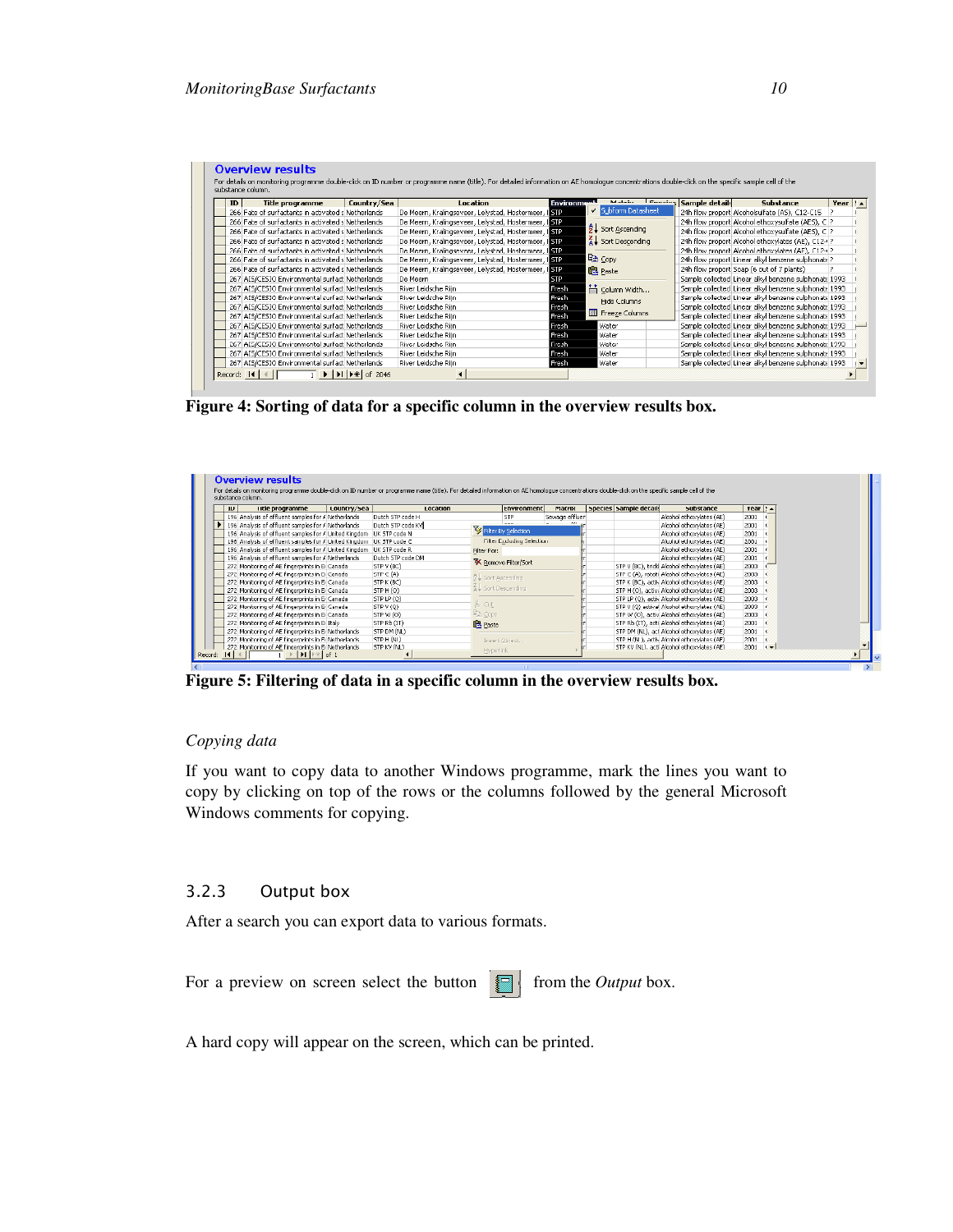If you want to store your search results as a WORD or EXCEL file format select the WORD button or the EXCEL button.

To save data as Word file, select the Word file button, and select as output format "Rich text format', followed with OK. Provide a file name and save the report.

To save data as Excel file, select the Excel file button, and select as output format "Microsoft Excel', followed with OK. Provide a file name and save the report.

All reports will contain besides the information on e.g. project title, environment, and substance, also information on the contact person, address, phone/fax number and email address. This information is not shown in the *Overview Results* box.

# 3.3 Search for data in MonitoringBase Surfactants

#### **1.4.1 "Search data in MonitoringBase"**

To look for measured concentrations that is stored in MonitoringBase Surfactants click on [*MonitoringBase Surfactants*]. The following screen appears (Figure 6).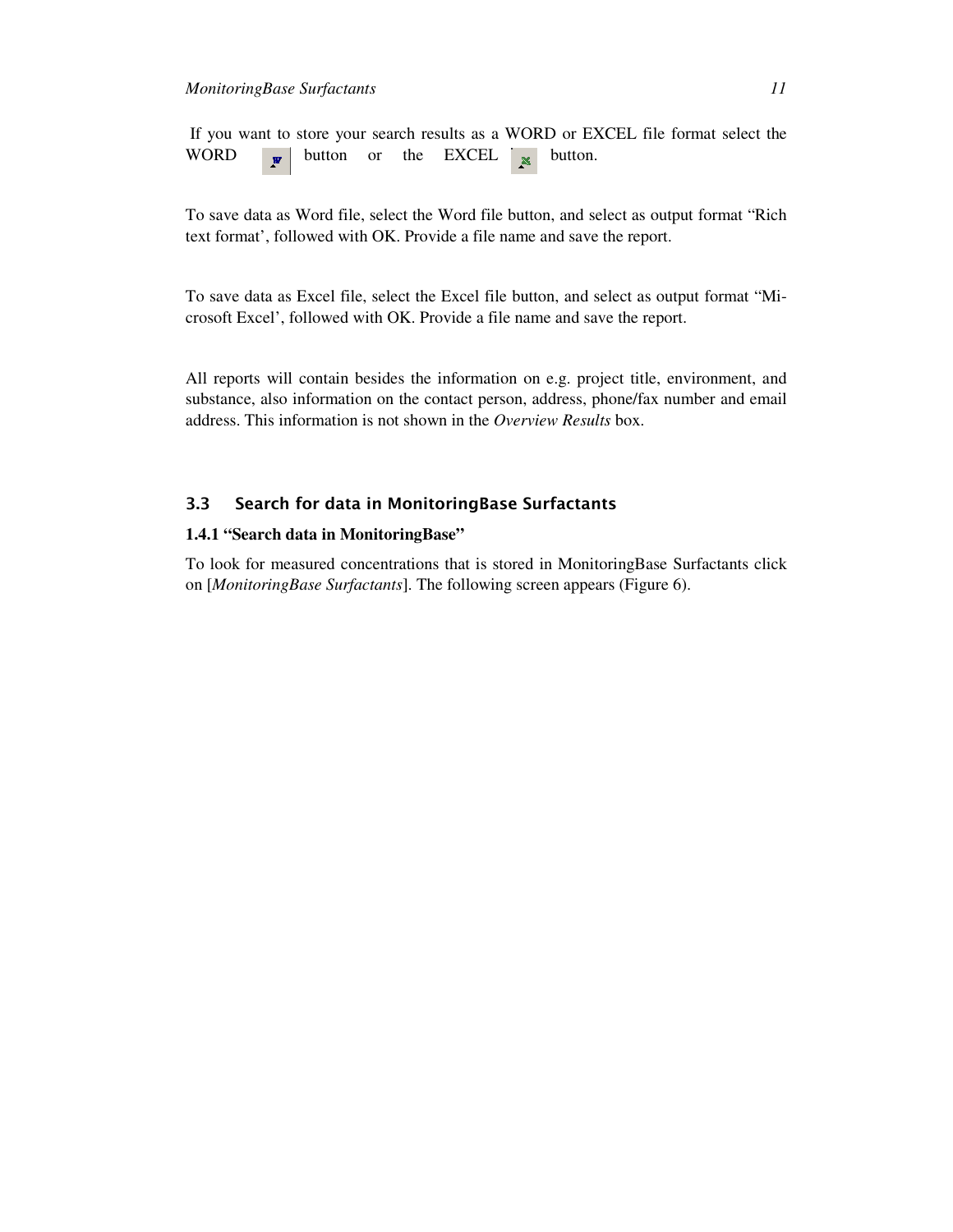#### *MonitoringBase Surfactants 12*

| - Tahoma<br>Search measured concentrations available in MonitoringBase Surfactants                                                                                                                                    |                                                                                |                           |                        | 3 억초 # - 이용  24 21 7 점 T   A   > * *   6   조   조   조                                                                                                                                                                                                                                                                                                                                                                                                           |                  |                |                                 |                                                                          |                   |                            |  |
|-----------------------------------------------------------------------------------------------------------------------------------------------------------------------------------------------------------------------|--------------------------------------------------------------------------------|---------------------------|------------------------|----------------------------------------------------------------------------------------------------------------------------------------------------------------------------------------------------------------------------------------------------------------------------------------------------------------------------------------------------------------------------------------------------------------------------------------------------------------|------------------|----------------|---------------------------------|--------------------------------------------------------------------------|-------------------|----------------------------|--|
|                                                                                                                                                                                                                       |                                                                                |                           |                        | $\bullet \ 10 \  \  \bullet \  \  \, \mathbf{B} \  \  \, \mathbf{I} \  \  \, \mathbf{U} \  \  \, \mathbf{E} \, \equiv \, \equiv \  \, \mathbf{E} \, \mathbf{A} \cdot \mathbf{A} \cdot \mathbf{A} \cdot \mathbf{A} \cdot \mathbf{E} \cdot \mathbf{F} \cdot \mathbf{F} \cdot \mathbf{F} \cdot \mathbf{F} \cdot \mathbf{F} \cdot \mathbf{F} \cdot \mathbf{F} \cdot \mathbf{F} \cdot \mathbf{F} \cdot \mathbf{F} \cdot \mathbf{F} \cdot \mathbf{F} \cdot \mathbf{$ |                  |                |                                 |                                                                          |                   |                            |  |
|                                                                                                                                                                                                                       |                                                                                |                           |                        |                                                                                                                                                                                                                                                                                                                                                                                                                                                                |                  |                |                                 |                                                                          |                   |                            |  |
|                                                                                                                                                                                                                       |                                                                                |                           |                        |                                                                                                                                                                                                                                                                                                                                                                                                                                                                |                  |                |                                 | Output                                                                   |                   |                            |  |
| Environment                                                                                                                                                                                                           |                                                                                | $\blacktriangledown$      | Add                    | Matrix                                                                                                                                                                                                                                                                                                                                                                                                                                                         |                  |                | $\overline{\phantom{a}}$<br>Add | Only available<br>after search                                           |                   |                            |  |
|                                                                                                                                                                                                                       |                                                                                |                           | <b>Delete</b>          |                                                                                                                                                                                                                                                                                                                                                                                                                                                                |                  |                | Delete                          | P                                                                        |                   |                            |  |
|                                                                                                                                                                                                                       |                                                                                |                           | Clear                  |                                                                                                                                                                                                                                                                                                                                                                                                                                                                |                  |                | Clear                           | ×                                                                        |                   |                            |  |
|                                                                                                                                                                                                                       |                                                                                |                           |                        |                                                                                                                                                                                                                                                                                                                                                                                                                                                                |                  |                |                                 |                                                                          |                   |                            |  |
| Substance                                                                                                                                                                                                             |                                                                                | $\overline{\phantom{a}}$  | Add                    | Country or                                                                                                                                                                                                                                                                                                                                                                                                                                                     |                  |                | Add<br>$\blacksquare$           |                                                                          |                   |                            |  |
|                                                                                                                                                                                                                       |                                                                                |                           | <b>Delete</b>          | Sea                                                                                                                                                                                                                                                                                                                                                                                                                                                            |                  |                | Delete                          |                                                                          |                   |                            |  |
|                                                                                                                                                                                                                       |                                                                                |                           | Clear                  |                                                                                                                                                                                                                                                                                                                                                                                                                                                                |                  |                | Clear                           |                                                                          |                   |                            |  |
|                                                                                                                                                                                                                       |                                                                                |                           |                        |                                                                                                                                                                                                                                                                                                                                                                                                                                                                |                  |                | <b>Search</b>                   | Home                                                                     |                   |                            |  |
|                                                                                                                                                                                                                       |                                                                                |                           |                        |                                                                                                                                                                                                                                                                                                                                                                                                                                                                |                  |                |                                 |                                                                          |                   |                            |  |
| <b>Overview results</b>                                                                                                                                                                                               |                                                                                |                           |                        |                                                                                                                                                                                                                                                                                                                                                                                                                                                                |                  |                |                                 |                                                                          |                   |                            |  |
| For details on monitoring programme double-click on ID number or programme name (title). For detailed information on AE homologue concentrations double-click on the specific sample cell of the<br>substance column. |                                                                                |                           |                        |                                                                                                                                                                                                                                                                                                                                                                                                                                                                |                  |                |                                 |                                                                          |                   |                            |  |
| ID<br><b>Title programme</b>                                                                                                                                                                                          | Country/Sea                                                                    |                           |                        | Location                                                                                                                                                                                                                                                                                                                                                                                                                                                       | Environment      | Matrix         | <b>Species Sample details</b>   | Substance                                                                | Year $\mathbf{A}$ |                            |  |
| 138 The occurrence of xenoestrogen: North Sea<br>138 The occurrence of xenoestrogen: North Sea                                                                                                                        |                                                                                | #02<br>#05                |                        |                                                                                                                                                                                                                                                                                                                                                                                                                                                                | Marine<br>Marine | Water<br>Water |                                 | Pentylphenol, 4-tert<br>Nonylphenol                                      | 1999<br>1999      | $\sim$                     |  |
| 138 The occurrence of xenoestrogen: North Sea                                                                                                                                                                         |                                                                                | #05                       |                        |                                                                                                                                                                                                                                                                                                                                                                                                                                                                | Marine           | Water          |                                 | Octylphenol monoethoxylate (C 1999                                       |                   |                            |  |
| 138 The occurrence of xenoestrogen: North Sea                                                                                                                                                                         |                                                                                | #05                       |                        |                                                                                                                                                                                                                                                                                                                                                                                                                                                                | Marine           | Water          |                                 | Octylphenol diethoxylate (OP2E 1999 (                                    |                   |                            |  |
| 138 The occurrence of xenoestrogen: North Sea<br>138 The occurrence of xenoestrogen: North Sea                                                                                                                        |                                                                                | #05<br>#05                |                        |                                                                                                                                                                                                                                                                                                                                                                                                                                                                | Marine<br>Marine | Water<br>Water |                                 | Nonvighenol monoethoxylate (1999)<br>Nonyliphenol diethoxylate (NP2 1999 |                   | $\overline{6}$<br><b>x</b> |  |
| 138 The occurrence of xenoestrogen: Germany                                                                                                                                                                           |                                                                                | Elbe, Bunthaus (609.8 km) |                        |                                                                                                                                                                                                                                                                                                                                                                                                                                                                | Fresh            | Sedment        |                                 | Nonyliphenol monoethoxylate (1998)                                       |                   | k                          |  |
| 138 The occurrence of xenoestrogen: North Sea<br>138 The occurrence of xenoestrogen: North Sea                                                                                                                        |                                                                                | #02<br>#05                |                        |                                                                                                                                                                                                                                                                                                                                                                                                                                                                | Marine<br>Marine | Water<br>Water |                                 | Butylphenol, 4-tert-<br>Butylphenol, 4-tert-                             | 1999<br>1999      | <b>r</b>                   |  |
| 138 The occurrence of xenoestrogen: North Sea                                                                                                                                                                         |                                                                                | #02                       |                        |                                                                                                                                                                                                                                                                                                                                                                                                                                                                | Marine           | Water          |                                 | Octylphenol                                                              | 1999              |                            |  |
| 138 The occurrence of xenoestrogen: North Sea<br>138 The occurrence of xenoestrogen: North Sea                                                                                                                        |                                                                                | #02<br>#02                |                        |                                                                                                                                                                                                                                                                                                                                                                                                                                                                | Marine<br>Marine | Water<br>Water |                                 | Nonylphenol<br>Octylphenol monoethoxylate (C 1999                        | 1999              |                            |  |
| 138 The occurrence of xenoestrogen: North Sea                                                                                                                                                                         |                                                                                | #02                       |                        |                                                                                                                                                                                                                                                                                                                                                                                                                                                                | Marine           | Water          |                                 | Octylphenol diethoxylate (OP2E 1999                                      |                   |                            |  |
| 138 The occurrence of xenoestrogen: North Sea                                                                                                                                                                         |                                                                                | \$UZ\$                    |                        |                                                                                                                                                                                                                                                                                                                                                                                                                                                                | Manne            | Water          |                                 | Nonyliphenol monoethoxylate (1999                                        |                   | $\epsilon$                 |  |
| 138 The occurrence of xenoestrogen: North Sea<br>138 The occurrence of xenoestrogen: North Sea                                                                                                                        |                                                                                | #02<br>#02                |                        |                                                                                                                                                                                                                                                                                                                                                                                                                                                                | Marine<br>Marine | Water<br>Water |                                 | Nonyliphenol diethoxylate (NP2 1999<br>Bisphenol-A                       | 1999 (            | $\epsilon$                 |  |
|                                                                                                                                                                                                                       | 138 The occurrence of xenoestrogen: North Sea                                  | #18                       |                        |                                                                                                                                                                                                                                                                                                                                                                                                                                                                | Marine           | Water          |                                 | Nonylphenol                                                              | 1999 $($          |                            |  |
| Record: 14   4   F                                                                                                                                                                                                    | $\overline{1}$ >   >   $\blacktriangleright$   $\blacktriangleright$   or 2046 |                           | $\left  \cdot \right $ |                                                                                                                                                                                                                                                                                                                                                                                                                                                                |                  |                |                                 |                                                                          |                   | $\mathbf{E}$               |  |

**Figure 6: Search form measured concentrations stored in MonitoringBase Surfactants.** 

#### *Selection of search criteria*

The following criteria can be selected for this search:

- Environment
	- o Fresh
	- o Marine
	- o Estuarine
	- o Terrestrial
	- o STP
- Substance (name of substance)
	- o Alcohol ethoxylates (AE)
	- o Alcohol sulphate (AS)
	- o Alkyl ether sulphates (AES)
	- o Alkylated phenols
	- o DTDMAC
	- o Linear alkyl benzene sulphonates (LAS)
	- o Nonylphenols
	- o Octylphenols
	- o SOAP
- Country/Sea (country or sea where samples are taken)
- Matrix

o Water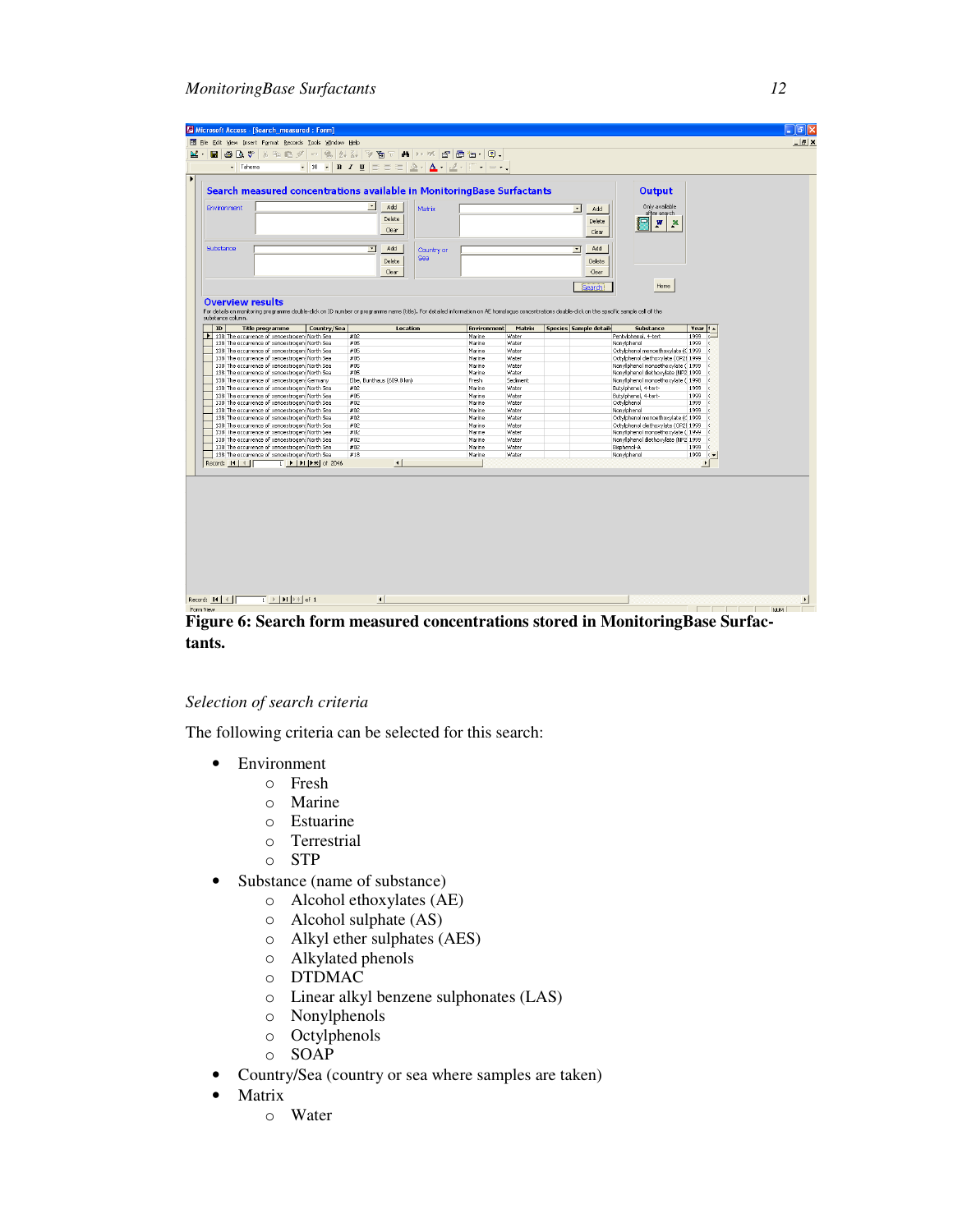- o Sediment
- o Sewage influent
- o Sewage effluent
- o Raw sewage
- o Settled sewage
- o Aerobic sludge
- o Anaerobic sludge
- o Soil
- o Biota
- o Pore water
- o Sludge

#### *Overview results box*

The *overview results* box for the measured concentrations stored in MonitoringBase Surfactants contains the following information:

- Title programme
- Environment
- Country/Sea
- Region
- Matrix
- Species
- Tissue
- Year
- Substance
- Measured concentration
- Unit
- Quality Scoring (see below or annex 1 for more details)
- Remarks (remarks on the quality of scoring and on the study)
- Sample type (single, composite, pooled)
- Data type (raw, mean, median, range)
- N (number of analysed samples)
- Lipid weight  $(\%)$
- Dry weight  $(\%)$
- Reference (source of data)
- Author
- Title
- Journal

For scoring of the quality of the study the Klimisch et al. (1997) approach has been used. This approach is widely used by industry and regulators as the basis for assessing the quality of toxicological and ecotoxicological data on products. The approach has been adapted for the assessment of surfactant data (see Annex II). Four categories were derived: 1: Reliable without restriction; 2: Reliable with restriction, 3: Not reliable, 4: Not assignable.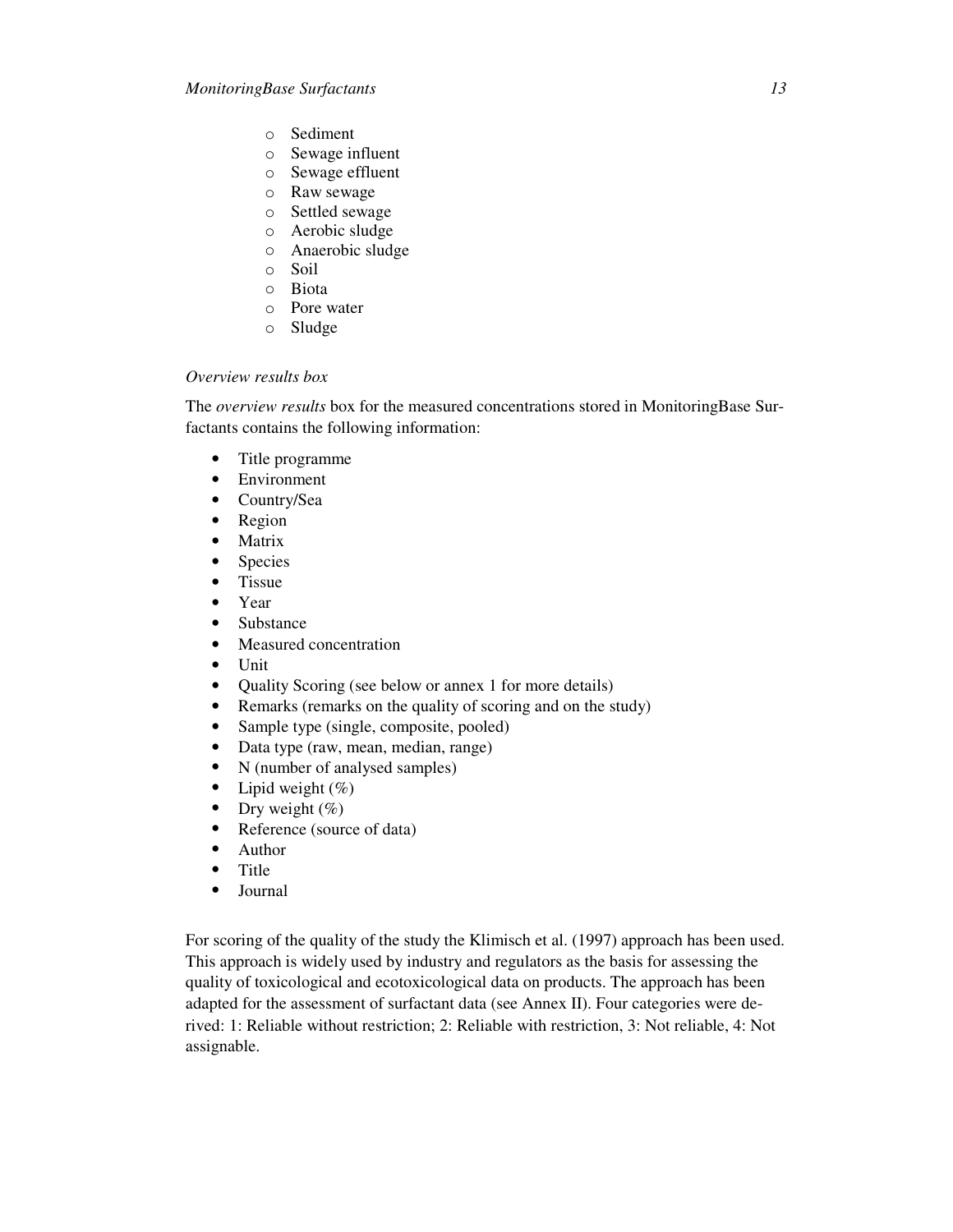| Klimisch criteria                   | Score against the 6 key<br>features of a satisfac-<br>tory monitoring study | Examples of such studies                                                                                                                                                                                                                                                                                                                                                                                                                                                                                                                   |
|-------------------------------------|-----------------------------------------------------------------------------|--------------------------------------------------------------------------------------------------------------------------------------------------------------------------------------------------------------------------------------------------------------------------------------------------------------------------------------------------------------------------------------------------------------------------------------------------------------------------------------------------------------------------------------------|
| 1 - reliable without<br>restriction | $5 - 6$                                                                     | LAS, AE and AS/AES monitoring stud-<br>ies carried out by ERASM and SDA as<br>part of risk assessment exercises. Other<br>monitoring studies carried out by na-<br>tional authorities (e.g. UK DoE or water<br>authorities). Such studies include most,<br>if not all, of the key aspects of a moni-<br>toring study (see Table 1).<br>Such studies address, as a minimum,<br>the 3 essential key features of a moni-<br>toring study (see Table 1)                                                                                        |
| 2 - reliable with re-<br>striction  | $3 - 4$                                                                     | Includes studies or data from the litera-<br>ture or reports in which certain features<br>of the study have been overlooked or<br>not completely covered (e.g. lack of de-<br>tailed protocol, recovery studies carried<br>out at only one concentration). How-<br>ever, despite this, the study has suffi-<br>cient features covered well for an asses-<br>sor to consider the data to be scientifi-<br>cally acceptable.<br>Such studies address, as a minimum,<br>the 3 essential key features of a moni-<br>toring study (see Table 1) |
| 3 - not reliable                    | $0 - 2$                                                                     | Obvious and unacceptable problems as-<br>sociated with the study.<br>For example, one or more of the 3 es-<br>sential aspects of a monitoring study<br>have not been sufficiently covered<br>such that there are serious doubts<br>about the accuracy of the actual re-<br>sults.                                                                                                                                                                                                                                                          |
| 4 - not assignable                  | Insufficient details pro-<br>vided to rate the quality<br>of the study.     | This includes studies or data from the<br>literature, which do not give sufficient<br>experimental details and which are only<br>listed in short abstracts or secondary lit-<br>erature (books, reviews).                                                                                                                                                                                                                                                                                                                                  |

**Table 1. Assignment of monitoring studies to the standard Klimisch categories (1- 4). More information can be found in Annex II.**

۳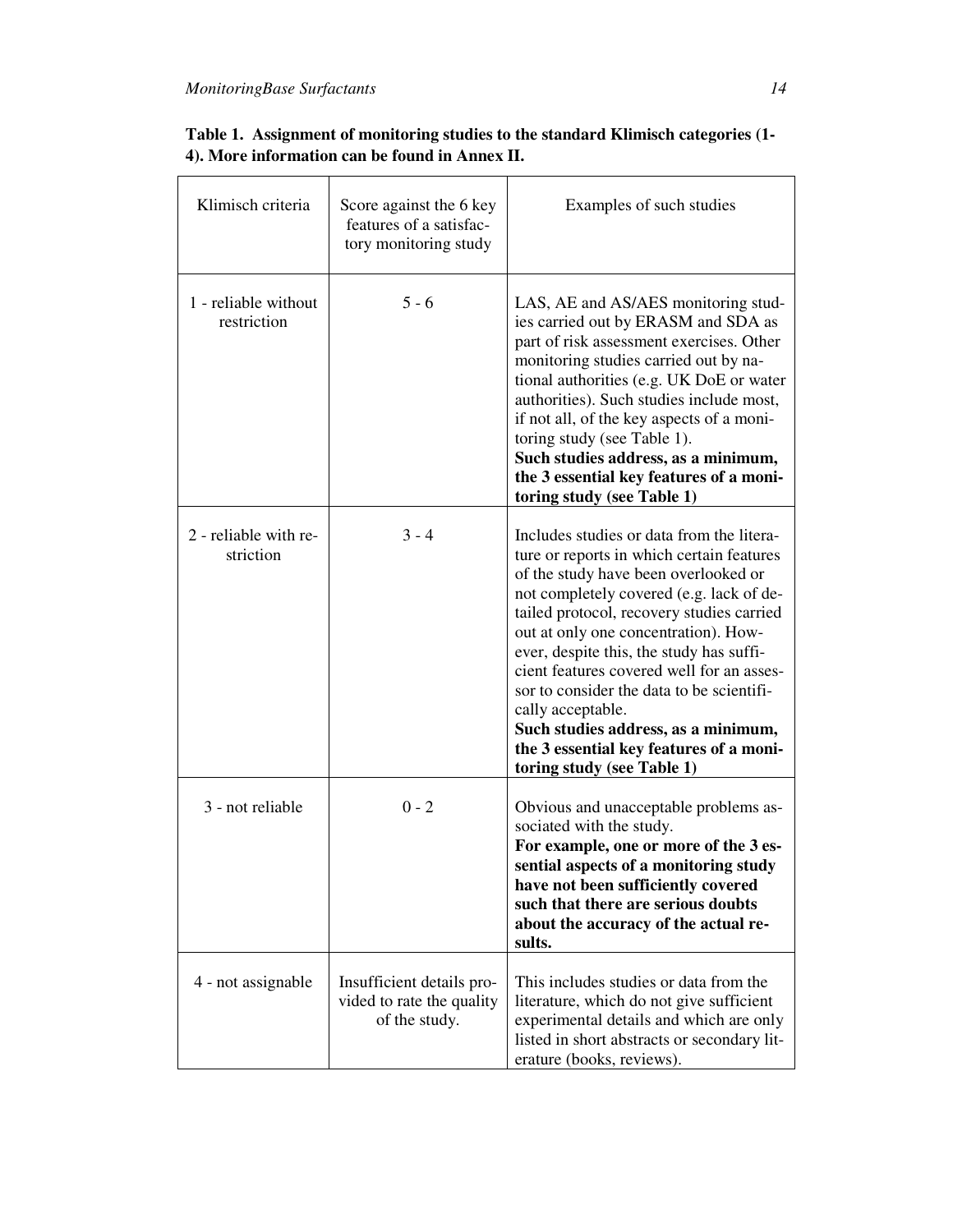#### 3.4 Search for information on monitoring programmes

Another option of the database is to search for monitoring programmes.

#### *Search criteria*

To search for monitoring programmes three options are available. A search based on:

- Substance name [*Substance search*]
- Environment and/or country/sea [*Environment and country/sea search*]
- Project title, type, status, environment, substance, country/sea, matrix, and/or frequency [*Detailed search*]

Click on one of the buttons and a search form appears. An example for the detailed search screen is shown in Figure 6.

| Project ID<br>Title |                                                        |                                                                                                                                                                   |                          |                                 |                    |                                                                    |                                         |                          |                                                                   |  |
|---------------------|--------------------------------------------------------|-------------------------------------------------------------------------------------------------------------------------------------------------------------------|--------------------------|---------------------------------|--------------------|--------------------------------------------------------------------|-----------------------------------------|--------------------------|-------------------------------------------------------------------|--|
|                     |                                                        | Detailed search monitoring programmes                                                                                                                             |                          |                                 |                    |                                                                    |                                         |                          | Output                                                            |  |
|                     |                                                        | $\overline{\phantom{a}}$                                                                                                                                          |                          | Country or                      |                    |                                                                    | $\overline{\phantom{a}}$                | Add                      | Only available                                                    |  |
|                     |                                                        |                                                                                                                                                                   | $\overline{\phantom{a}}$ | Sea                             |                    |                                                                    |                                         | Delete                   | after search                                                      |  |
| Type                |                                                        | $\overline{\phantom{a}}$                                                                                                                                          |                          |                                 |                    |                                                                    |                                         | Clear                    | Overview search                                                   |  |
| <b>Status</b>       |                                                        | $\overline{\phantom{0}}$                                                                                                                                          |                          |                                 |                    |                                                                    |                                         |                          | W<br>×                                                            |  |
|                     |                                                        |                                                                                                                                                                   |                          | Matrix                          |                    |                                                                    | $\bullet$                               | Add                      |                                                                   |  |
|                     | Environment                                            | $\overline{\phantom{a}}$                                                                                                                                          | Add                      |                                 |                    |                                                                    |                                         | Delete                   |                                                                   |  |
|                     |                                                        |                                                                                                                                                                   | Delete                   |                                 |                    |                                                                    |                                         | Clear                    |                                                                   |  |
|                     |                                                        |                                                                                                                                                                   | Clear                    |                                 |                    |                                                                    |                                         |                          |                                                                   |  |
|                     |                                                        |                                                                                                                                                                   |                          |                                 |                    |                                                                    |                                         |                          |                                                                   |  |
| Substance           |                                                        | $\blacktriangledown$                                                                                                                                              | Add                      |                                 |                    |                                                                    |                                         |                          |                                                                   |  |
|                     |                                                        |                                                                                                                                                                   | Delete                   |                                 |                    |                                                                    |                                         |                          |                                                                   |  |
|                     |                                                        |                                                                                                                                                                   | Clear                    |                                 |                    |                                                                    |                                         | Search                   |                                                                   |  |
|                     |                                                        |                                                                                                                                                                   |                          |                                 |                    |                                                                    |                                         |                          | [Home]                                                            |  |
|                     |                                                        |                                                                                                                                                                   |                          |                                 |                    |                                                                    |                                         |                          |                                                                   |  |
| ID                  | double-click on selected MonitoringBase cell.<br>Title | For details of monitoring programme double-click on ID number or programme name (title). For overview of measured concentrations stored in MonitoringBase<br>Type |                          | Start year End year Country/Ser |                    | Region                                                             | <b><i><u><u>Environment</u></u></i></b> | Matrix                   | subst $\sim$                                                      |  |
|                     | 8 AMAP                                                 | Monitoring 1991                                                                                                                                                   |                          | ongoing                         |                    | Denmark, Grei Polar regions (see AMAP w Marine                     |                                         | Water                    | Nonylphenols                                                      |  |
|                     | 8 AMAP                                                 | Monitoring                                                                                                                                                        | 1991                     | ongoing                         |                    | Denmark, Grei Polar regions (see AMAP v. Marine                    |                                         | Water                    | Linear alkyl benze                                                |  |
|                     | 9 ENDIS-RISK                                           | Survey                                                                                                                                                            | 2002                     | 2006                            | Belgium            | Western Scheldt estuary                                            | Marine                                  | Sediment                 | Nonylphenols                                                      |  |
|                     | 9 ENDIS-RISK                                           | Survey                                                                                                                                                            | 2002                     | 2006                            | Belgium            | Western Scheldt estuary Marine                                     |                                         | Water (SPM)              | Octylphenols                                                      |  |
|                     | 9 ENDIS-RISK                                           | Survey                                                                                                                                                            | 2002                     | 2006                            | Belgium            | Western Scheldt estuary Marine                                     |                                         | Water (SPM)              | Alkylated phenols                                                 |  |
|                     | 9 ENDIS-RISK                                           | Survey<br>Survey                                                                                                                                                  | 2002<br>2002             | 2006<br>2006                    | Belgium<br>Belgium | Western Scheldt estuary Marine                                     |                                         | Water (SPM)              | Nonylphenols                                                      |  |
|                     | 9 ENDIS-RISK<br>9 ENDIS-RISK                           | Survey                                                                                                                                                            | 2002                     | 2006                            | Belgium            | Western Scheldt estuary Marine<br>Western Scheldt estuary   Marine |                                         | Sediment<br>Biota (fish) | Alkylated phenols<br>Octylphenols                                 |  |
|                     | 9 ENDIS-RISK                                           | Survey                                                                                                                                                            | 2002                     | 2006                            | Belgium            | Western Scheldt estuarv                                            | Marine                                  | Biota (fish)             | Alkvlated phenois                                                 |  |
| ▸                   | 9 ENDIS-RISK<br>Record: 14   4                         | Survey<br>$T$ $\rightarrow$ $\mid$ $\mid$ $\mid$ $\mid$ $\mid$ $\parallel$ $\parallel$ $\parallel$ $\parallel$ 80                                                 | 2002                     | 2006<br>$\vert \cdot \vert$     | Belgium            | Western Scheldt estuary   Marine                                   |                                         | Biota (fish)             | Nonviphenois<br>$\overline{\phantom{a}}$<br>$\blacktriangleright$ |  |

**Figure 6: Detailed search screen for monitoring programmes.**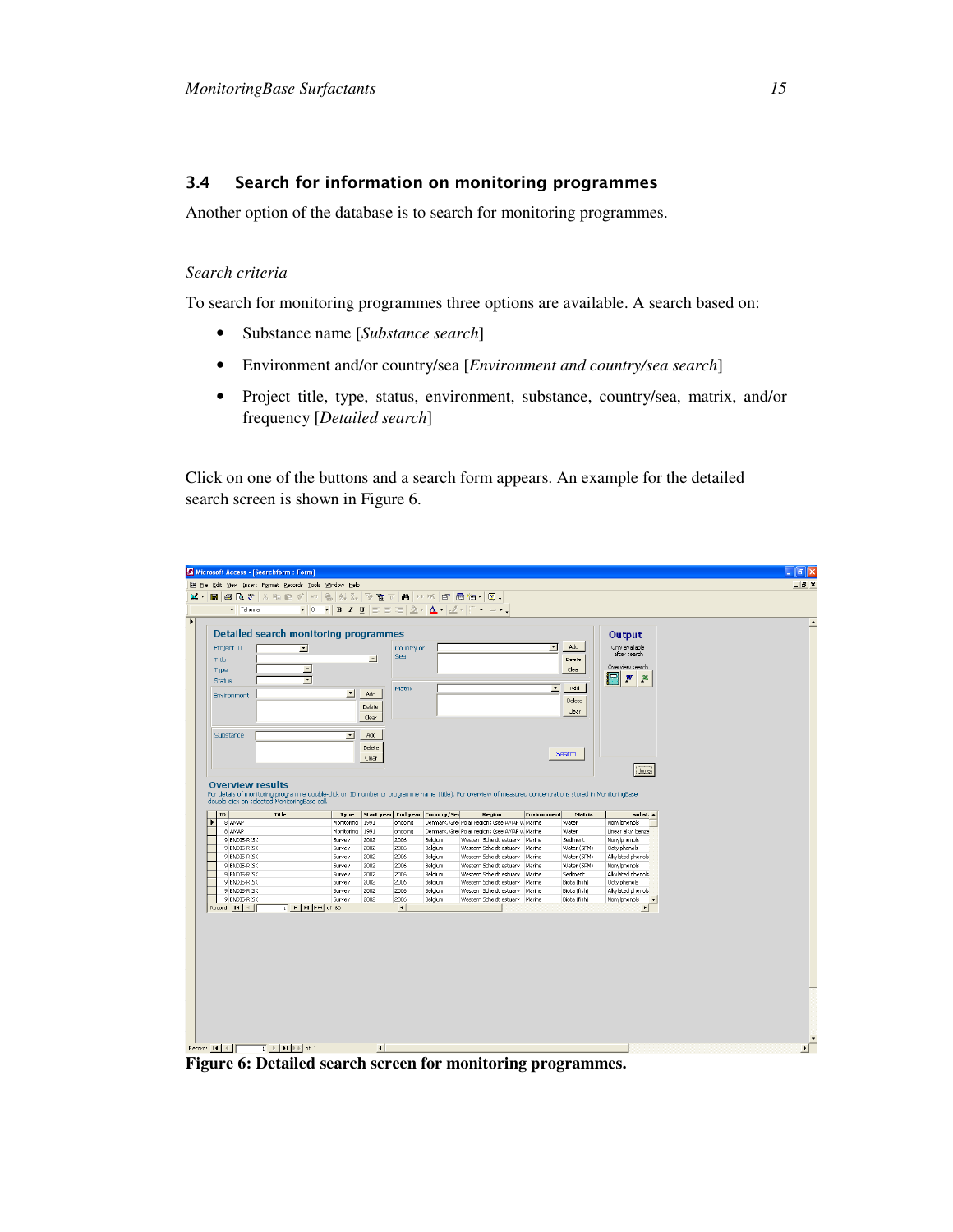The following criteria can be selected for a search:

- Project ID number (unique number of a project in MonitoringBase Surfactants)
- Project title
- Type
	- o monitoring
	- o survey
	- o laboratory
- **Status** 
	- o planned
	- o ongoing
	- o completed
- Environment
	- o Fresh
	- o Marine
	- o Estuarine
	- o Terrestrial
	- o STP
- Substance (name of substance)
- Country/Sea (country or sea where samples are taken)
- Matrix (ordered from general to more detailed information)
	- o Water
	- o Sediment
	- o Sewage influent
	- o Sewage effluent
	- o Raw sewage
	- o Settled sewage
	- o Aerobic sludge
	- o Anaerobic sludge
	- o Soil
	- o Biota
	- o Pore water
	- o Sludge
- Frequency (frequency of sampling)

# *Overview results box*

The *overview results* box contains the following information:

- ID (unique number of a project in MonitoringBase Surfactants)
- Title
- Type
- Start year (start year of monitoring programme)
- End year (end year of monitoring programme)
- Environment
- Country/Sea (country or sea where samples are taken)
- Location (more detailed description of location/region where samples have been taken)
- Matrix (matrices which are monitoring)
- Substance (substance measured in monitoring programme)
- Website (Website link of homepage of monitoring programme)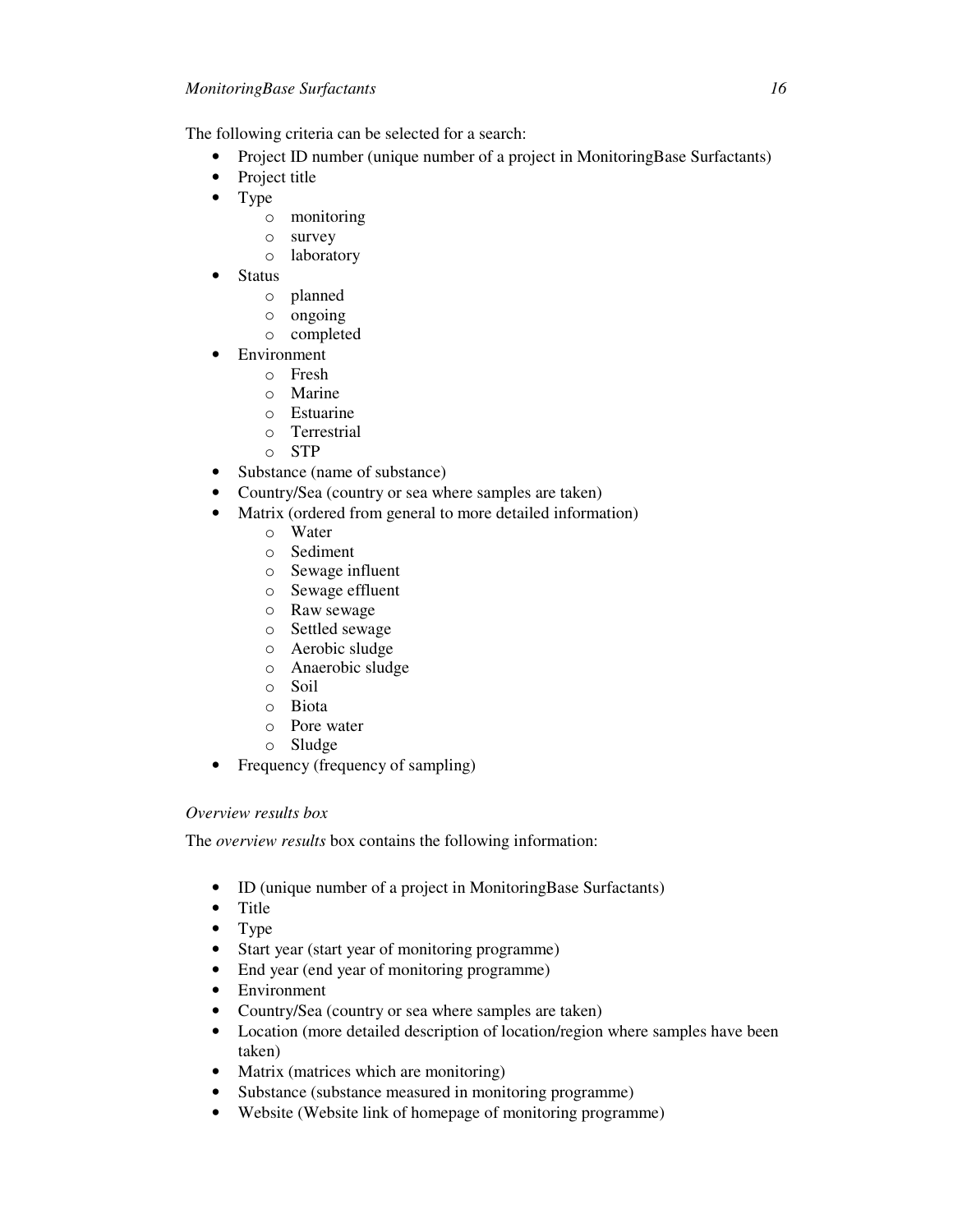- Data available in MonitoringBase Surfactants (if data of monitoring programme is stored in the *Measured Concentration* section of MonitoringBase Surfactants).
- Frequency (frequency of sampling)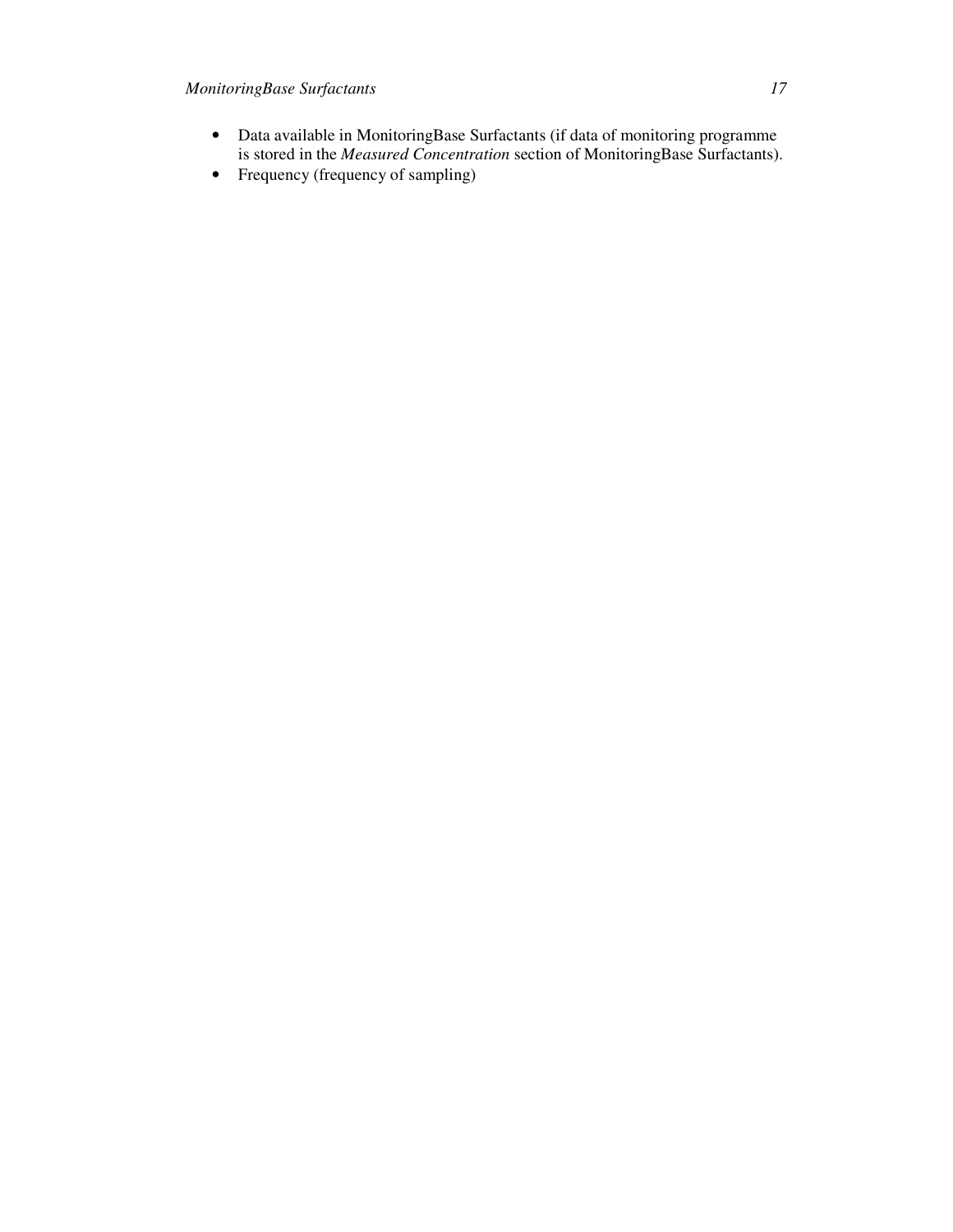# 4. References

- Klimisch H.J., Andreae M. and Tillmann U. 1997. A systematic approach for evaluating the quality of experimental toxicological and ecotoxicological data. Regulatory Toxicology and Pharmacology, 25, 1-5
- Leslie H., Kotterman M., Leonards P., MonitoringBase. Collation and evaluation of monitoring programmes and measured environmental concentration data on organic chemicals in European aquatic environments, Final report, n° CO79/04, Nov. 2004.
- MonitoringBase. Database of monitoring programmes for contaminants in the European aquatic environment, [Cd-Rom], ed. By RIVO, Version 1.0, Sept. 2004.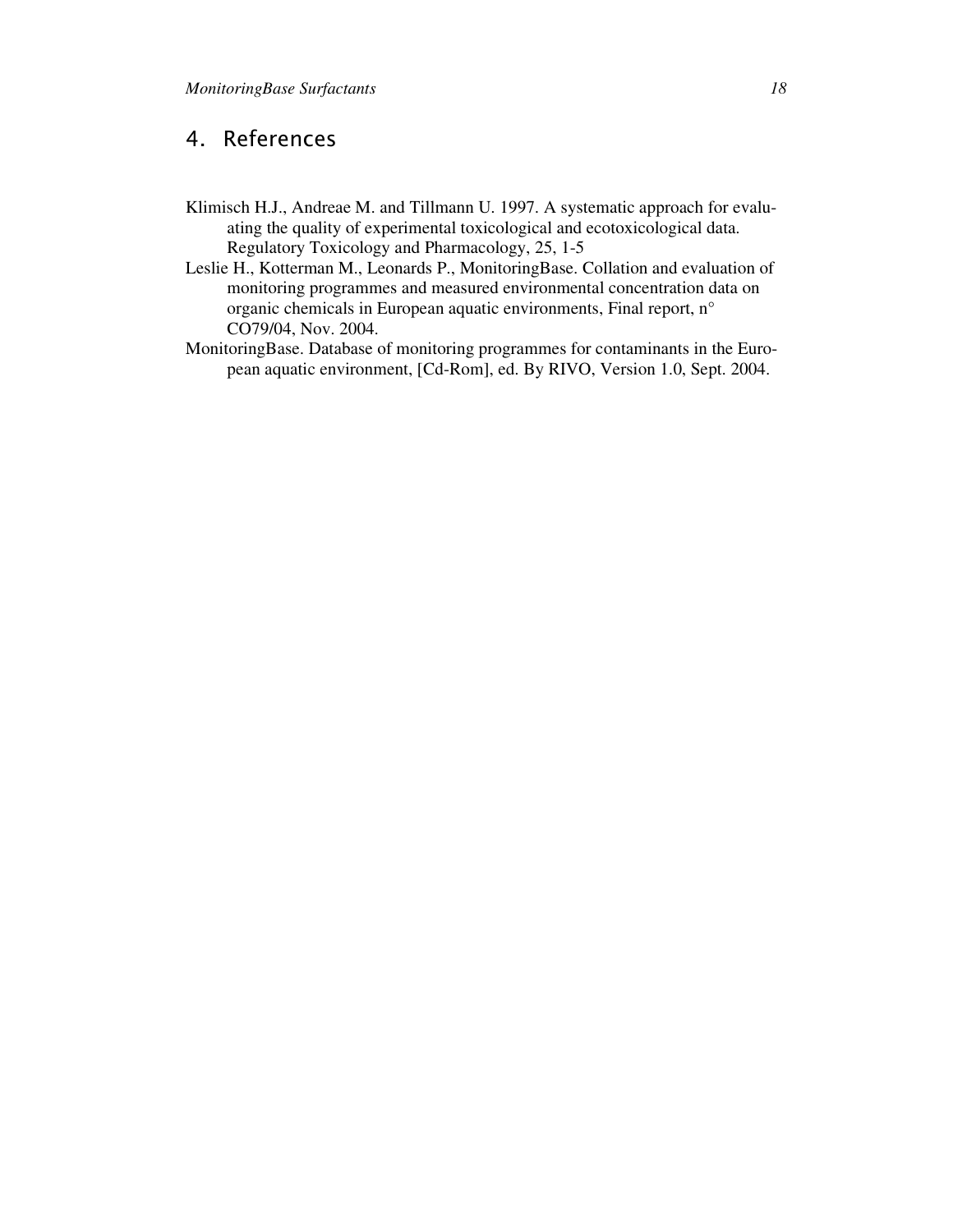### **ANNEX I: Measured concentration data studies stored in MonitoringBase Surfactants.**

#### **References stored in MonitoringBase Surfactants**

Bester, K., Theobald, N., Schröder, H. Fr. (2001) Nonylphenols, nonylphenol-ethoxylates, linear alkylbenzenesulfonates (LAS) and bis (4-chlorophenyl)-sulfone in the German Bight of the North Sea. Chemosphere 45, 817-826.

Blackburn, M.A., Kirby, S.J., Waldock, M.J. (1999). Concentrations of alkylphenol polyethoxylates entering UK estuaries. Marine Pollution Buletin, Vol. 38, No. 2, pp. 109-118.

Blackburn, M.A., Waldock, M.J. Concentrations of alkylphenols in rivers and estuarie in England and Wales. Wat. Res. Vol. 29, (7), 1623-1629.

Cavalli L, Cassani G, Vigano L, Pravettoni S, Nucci G, Lazzarin M, Zatta A. . (2000).Surfactants in sediments. Tenside Surf. Det. 37 (5): 282-288

Eadsforth CV, Sherren AJ, Selby MA, Toy R, Eckhoff WS, McAvoy DC, Matthijs E (2006). Monitoring of environmental fingerprints of alcohol ethoxylates in Europe and Canada. Ecotoxicol. Environ. Saf. 64 (1): 14-29

Facchi A., C. Gandolfi, M.J. Whelan. (2007) A comparison of river water quality sampling methodologies under highly variable load conditions. Chemosphere 66, 746–756.

Feijtel T, Vits H, MurraySmith R, vanWijk R, Koch V, Schroder R, Birch R, TenBerge W. (1996). Fate of LAS in activated sludge wastewater treatment plants: A model verification study. Chemosphere 32 (7): 1413-1426

Feijtel, TCJ, Matthijs, E, Rottiers, A, Rijs, GBJ, Kiewiet, A, de Nijs A. (1995). AIS/CESIO environmental surfactant monitoring programme. Part 1: LAS monitoring study in "de Meern" sewage treatment plant and receiving river "Leidsche Rijn". Chemosphere, 30 (6), 1053-1066.

Heemken, O.P., Reincke, H., Stachel, B., Theobald, N. (2001). The occurrence of xenoestrogens in the Elbe river and the North Sea. Chemosphere 45, 245-259.

Holt MS, Fox KK, Burford M, Daniel M, Buckland H. (1998). UK monitoring study on the removal of linear alkylbenzene sulphonate in trickling filter type sewage treatment plants. Contribution to GREAT-ER project #2. Sci. Tot. Environ. 210 (1-6): 255-269

Holt MS, Waters J, Comber MHI, Armitage R, Morris G, Newbery C. (1995).AIS/CESIO environmental surfactant monitoring program- SDIA sewage treatment pilot study on linear alkylbenzene sulfonate (LAS). Wat. Res. 29 (9): 2063- 2070

Holt, MS, Fox, KK, Daniel, M, Buckland, H. (2003). Linear alkylbenzene sulfonate and boron monitoring in four catchments in the UK contribution to GREAT-ER #11. Sci. Tot. Environ. 314-316, 271-288.

Holt, MS, Matthijs, E, Water J. (1989). The concentrations and fate of linear alkylbenzene sulphonate in sludge amended soils. Wat. Res. 21 (6), 749-759.

Holt, MS, SL Bernstein. (1992). Linear alkylbenzenes in sewage sludges and sludge amended soils. Wat. Res. 26 (5), 613-624.

Lunar L, Rubio S, Perez-Bendito D. (2006). Analysis of linear alkylbenzene sulfonate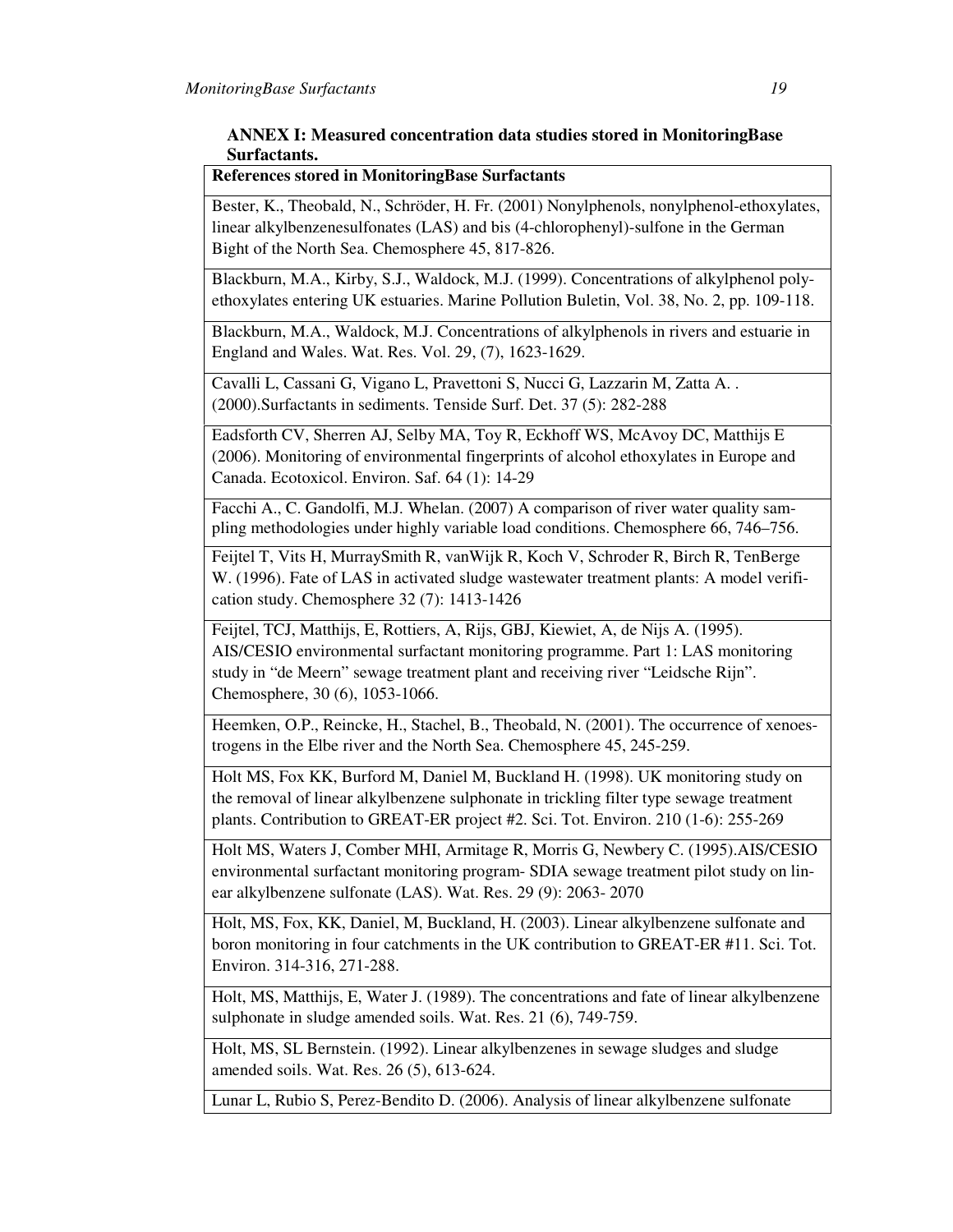homologues in environmental water samples by mixed admicelle-based extraction and liquid chromatography/mass spectrometry. Analyst 131 (7): 835-841

Lye, C.M., Frid, C.L.J., Gill, M.E., Cooper, D.W., Jones, D.M. (1999). Estrogenic Alkylphenols in fish tissues, sediments, and waters from the UK Tyne and Tees estuaries Environ. Sci. Technol, 33, 1009-1014.

Matthijs E, Holt MS, Kiewiet A, Rijs GBJ (1999). Environmental monitoring for linear alkylbenzene sulfonate, alcohol ethoxylate, alcohol ethoxy sulfate, alcohol sulfate, and soap. Environ. Toxicol. Chem. 18 (11): 2634-2644

Matthijs, E, Burford, MD, Cassani, G, Comber, MHI, Eadsforth, CV, Haas, P, Klots, B, Spilker, R, Waldhoff, H, Wingen, HP. (2004). Determination of alcohol ethoxylate components in sewage sludge. Tenside Surf. Det, 41, 113-118.

Matthijs, E, Holt, MS, Kiewiet, A, Rijs, GBJ. (1996). Fate of surfactants in activated sludge waste water treatmeant plants. Chimica OGGI, 5, 9-10

Matthijs, E, Strombeek-Bever, Holt, MS, Kiewiet, A, Rijs, GBJ. (1997). Fate of surfactants in activated sludge waste water treatment plants. Tenside Surf. Det. 34, 238-240.

Popenoe, D, Morris SJ, Horn PS, Norwood KT. (1994). Determinatin of alkyl sulfates and alkyl ethoxysulfates in waste-water treatment plant influents and effluents and in river water using liquid chromatography/ion spray mass spectrometry. Anal. Chem. 66 (10): 1620- 1629

Prats, D, Ruiz, F, Vazquez, B, Zarzo, D, Berna, JL, Moreno, A (1993). LAS homolog distribution shift during wastewater treatment and compositing: ecological implications. Environ. Toxicol. Chem. 12, 1599-1608.

Riu, J., E. Martínez, D. Barceló · A. Ginebreda, LL. Tirapu (2001). LC–MS determination of linear alkylbenzene sulfonates and their carboxylic degradation products in influent and effluent water samples and sludges from sewage-treatment plants. Fresenius J Anal Chem 371 :448–455

Sanderson H, Price BB, Dyer SD, DeCarvalho AJ, Robaugh D, Waite SW, Morrall SW, Nielsen AM, Cano ML, Evans KA. (2006).Occurrence and hazard screening of alkyl sulfates and alkyl ethoxysulfates in river sediments. Sci. Tot. Environ. 367 (1): 312-323

Schoberl P. (1995). Linear alkylbenzene sulfonate (LAS) – Monitoring 2. Tenside Surf. Det. 32 (1): 25-35

Schöberl, P. (1997). Linear alkylbenzenesulphonate (LAS) monitoring in Germany. Tenside Surf. Det. 34, 233-237.

Sherren, AJ, Selby, MA, Eadsforth, CV. (2002). Analysis of effluent samples for alcohol ethoxylates as part of an ERASM monitoring study (Phase I). RTS report, Shell Global Solutions, October 2002. Report nr. OG.02.49009

Sherren, AJ, Selby, MA, Eadsforth, CV. (2004). Analysis of effluent samples for alcohol sulphates (AS), alcohol ethoxy sulphates (AES) and linear alkylbenzene sulphonates (LAS) as part of an ERASM monitoring study (phase II). RTS report, Shell Global Solutions, Narch 2004. Report nr. OG.03.49016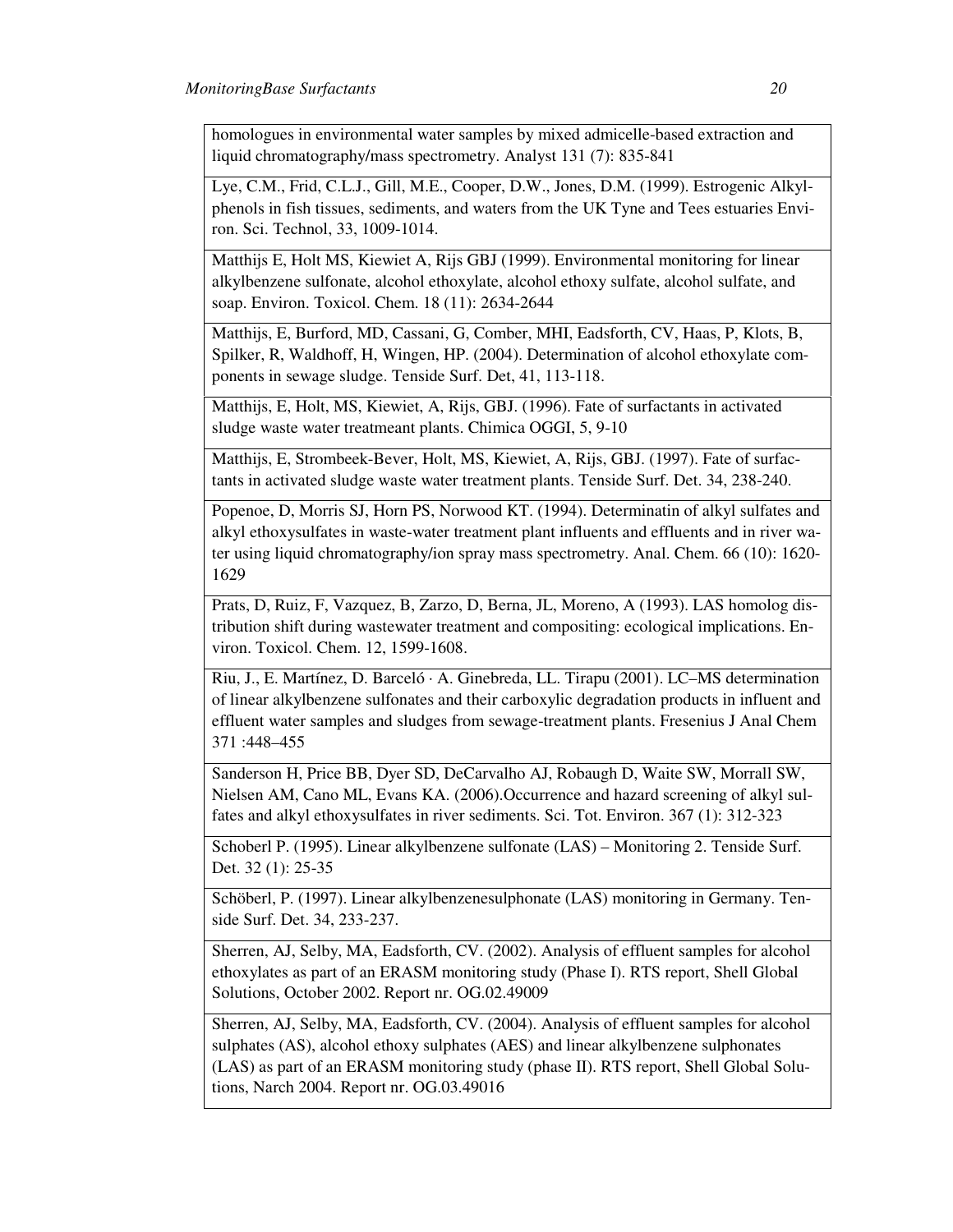Stephenson, RJ, Eadsforth, CV, Sherren, AJ, Williams, JD, Selby, MA, Bumpus, RN. (2004). NEODOL 25-7 and GENAPOL T110: an assessment of the fate of a 2:1 alcohol ethoxylate misture during simulated aerobic sewage treatment. RTS report, Shell Global Solutions, June 2004. Report nr. OG.03.49009

van de Plassche EJ, de Bruijn JHM, Stephenson RR, Marshall SJ, Feijtel TCJ, Belanger SE. (1999). Predicted no-effect concentrations and risk characterization of four surfactants: Linear alkyl benzene sulfonate, alcohol ethoxylates, alcohol ethoxylated sulfates, and soap. Environ. Toxicol. Chem. 18 (11): 2653-2663

Waters J, Lee KS, Perchard V, Flanagan M, Clarke P. (2000). Monitoring of diester cationic surfactant residues in UK and Dutch sewage treatment effluents. Tenside surfactants detergents 37 (3): 161-171

Waters, J, Feijtel, TCJJ. (1995). AIS/CESIO environmental surfactant monitoring programme: outcome of five national pilot studies on linear alkylbenzene sulphonate (LAS). Chemosphere, 30 (10), 1939-1956.

Williams, JD, Sherren, AJ, Selby MA, Eadsforth, CV. (2003). Analysis of effluent samples for alcohol ethoxylates as part of an ERASM monitoring study (Phase II). RTS report, Shell Global Solutions, September 2003. Report nr. OG.03.49003

Williams, JD, Sherren, AJ, Selby MA, Eadsforth, CV. (2003). Analysis of UK coastal marine sediments for alcohol ethoxylates (AE) and linear alkylbenzene sulphonates (LAS) as part of an ERASM monitoring study. RTS report, Shell Global Solutions, October 2003. Report nr. OG.03.49005

Williams, JD, Sherren, AJ, Selby MA, Eadsforth, CV. (2004). Analysis of UK coastal marine sediments for alcohol ethoxylates (AE): a HODer monitoring study. RTS report, Shell Global Solutions, June 2004. Report nr. OG.03.49011

Williams, JD. (2004). Study of the stability of alcohol ethoxylates and free alcohol in sewage treatment plant (STP) effluent, preserved with 8% v/v formalin. RTS report, Shell Global Solutions, June 2004. Report nr. OG.02.49016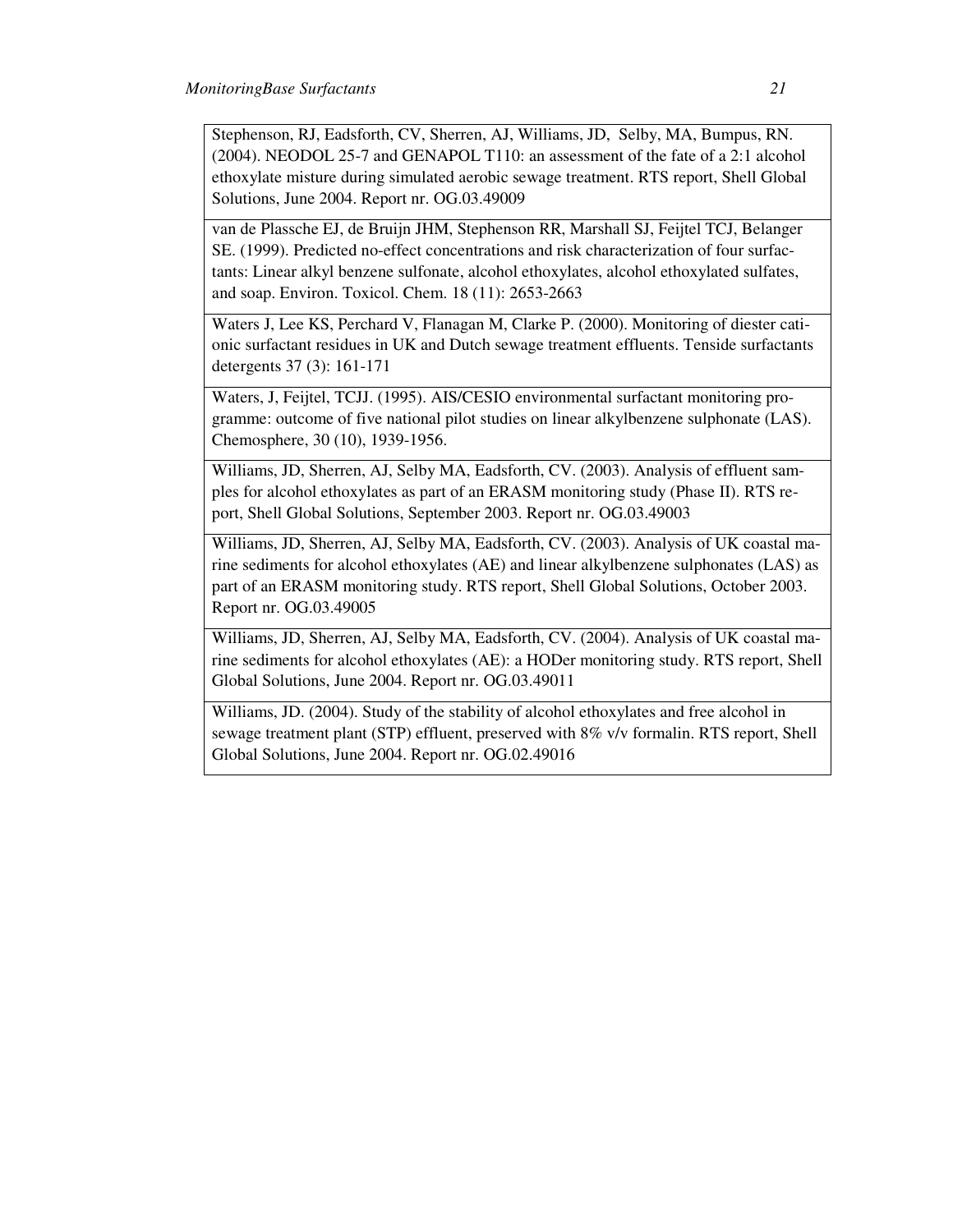# **ANNEX II: "Application of 'Klimisch' criteria to evaluate the quality of data used in surfactant monitoring studies"**

prepared by the ERASM 'MonitoringBase – Surfactants' Task Force (Diederik Schowanek (P&G) – Project Leader, Andre Rottiers (P&G), Eddy Matthijs (P&G), Thorsten Wind (Henkel), Pim Leonards (VU, Amsterdam), Helmut Klotz (Clariant) and Charles Eadsforth (Shell)

### 1. Klimisch' methodology

The paper by Klimisch H.J., Andreae M. and Tillmann U., "A systematic approach for evaluating the quality of experimental toxicological and ecotoxicological data", Regulatory Toxicology and Pharmacology, 25, 1-5, 1997 is widely used by industry and regulators as the basis for assessing the quality of toxicological and ecotoxicological data on products.

4 categories/codes of reliability are used

| Code | Category                     |
|------|------------------------------|
|      | Reliable without restriction |
|      | Reliable with restriction    |
|      | Not reliable                 |
|      | Not assignable               |

In appraising toxicological and ecotoxicological studies, any tests conducted and reported according to internationally accepted test guidelines (e.g. EU, EPA, FDA, OECD) and in compliance with the principle of Good Laboratory Practice (GLP) is normally given the highest grade of reliability (Klimisch - code 1). Studies in which the test parameters documented do not totally comply with the specific testing guidelines but are sufficient to accept the data or in which investigations are described which cannot be subsumed under a testing guideline, but are nevertheless well documented and scientifically acceptable are graded of lower reliability (Klimisch - code 2). Data from these two categories, which are submitted on behalf of industry (e.g. individual companies or consortia) are routinely accepted by regulators.

Klimisch - code 3 - applies to studies, which for a number of reasons (e.g. unacceptable protocol, inappropriate test dosing, poor documentation, etc) are not sufficiently reliable enough to be accepted. The final code - 4 - is applied to studies or data from the literature, which do not give sufficient detail and cannot therefore be assigned to any of the previous categories.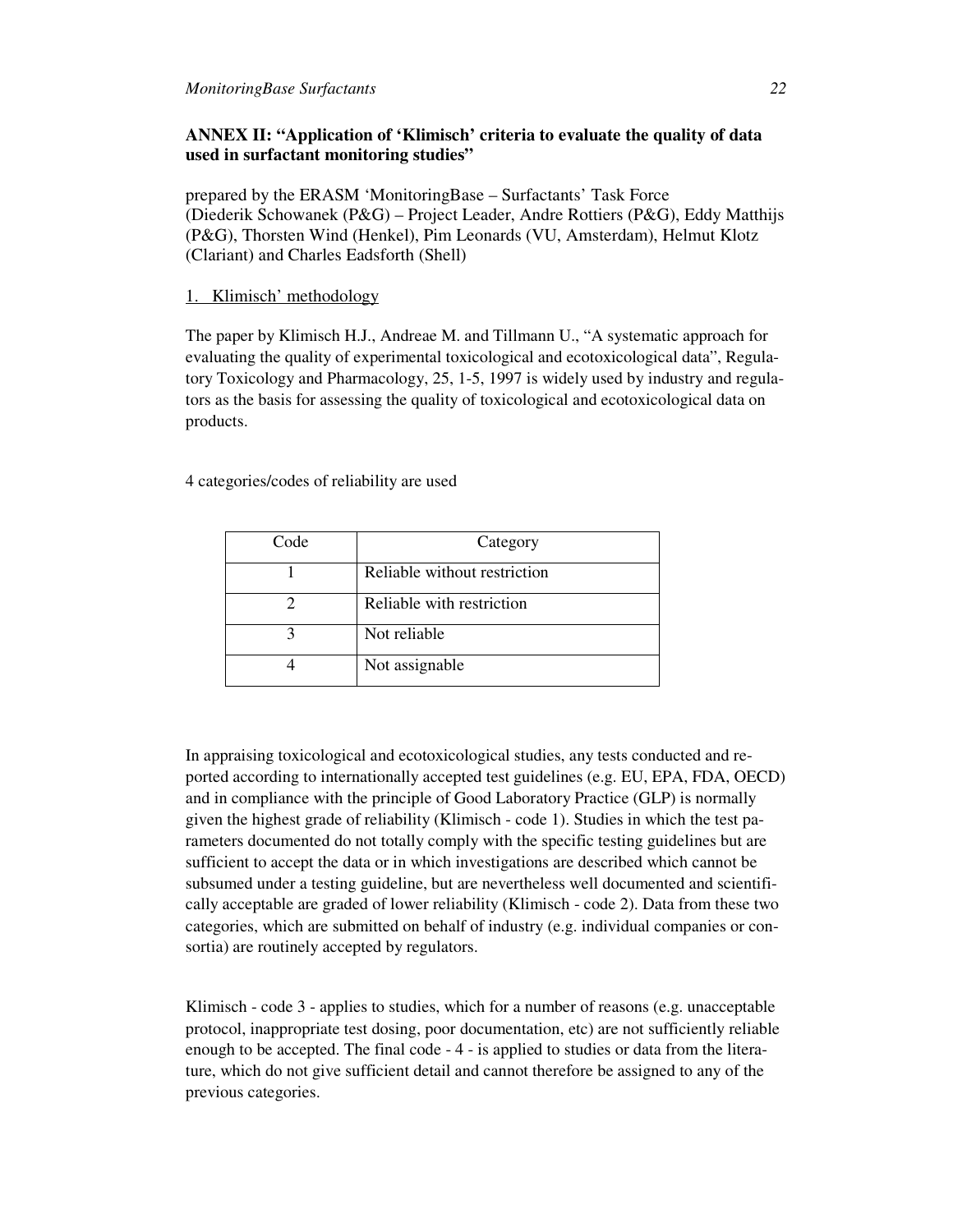2. Application of 'Klimisch' methodology to surfactant monitoring studies

It is proposed that a similar system be used for appraising the quality of data arising from surfactant monitoring studies that would be inputted into the MonitoringBase database. However, monitoring studies do not have any accepted test guidelines, nor are generated to GLP standards, so it is necessary to develop different selection criteria to monitoring studies that will still allow them to be rated as Klimisch codes 1-4.

In order to assign a monitoring study to one of the Klimisch codes, the main features of a successful monitoring study have been identified in Table 1. Six key features of a monitoring study have been identified which cover:-

- (1) design and overall quality of the study
- (2) sample collection
- (3) sample storage, transportation and receipt
- (4) sample preparation
- (5) analytical detection
- (6) performance of the method.

There are, however, three essential features in any monitoring study that need to have been confirmed before any study can be considered to be 'reliable', i.e. Klimisch criteria 1 and 2. Those are

- That it can be proved that the test substance has not degraded during the period between sampling and the start of sample preparation in the laboratory (e.g. by analysis of spiked field samples, by incorporation of suitable stabilising agent, previous test data that confirms the stability of the material over a period of time, or minimal time between sampling and analysis) - key feature 3
- That the analytical method is sufficiently sensitive and specific enough to measure the test substance of interest to the required limit of determination required for the monitoring study objectives and that there is minimal interference from other constituents in the sample – key feature 5.
- That the recovery of the test substance through the analytical method is sufficiently high (>70%) and repeatable to give confidence that the monitoring data are valid (e.g. by analysis of spiked samples through the analytical method ('recovery' samples)) – key feature 6.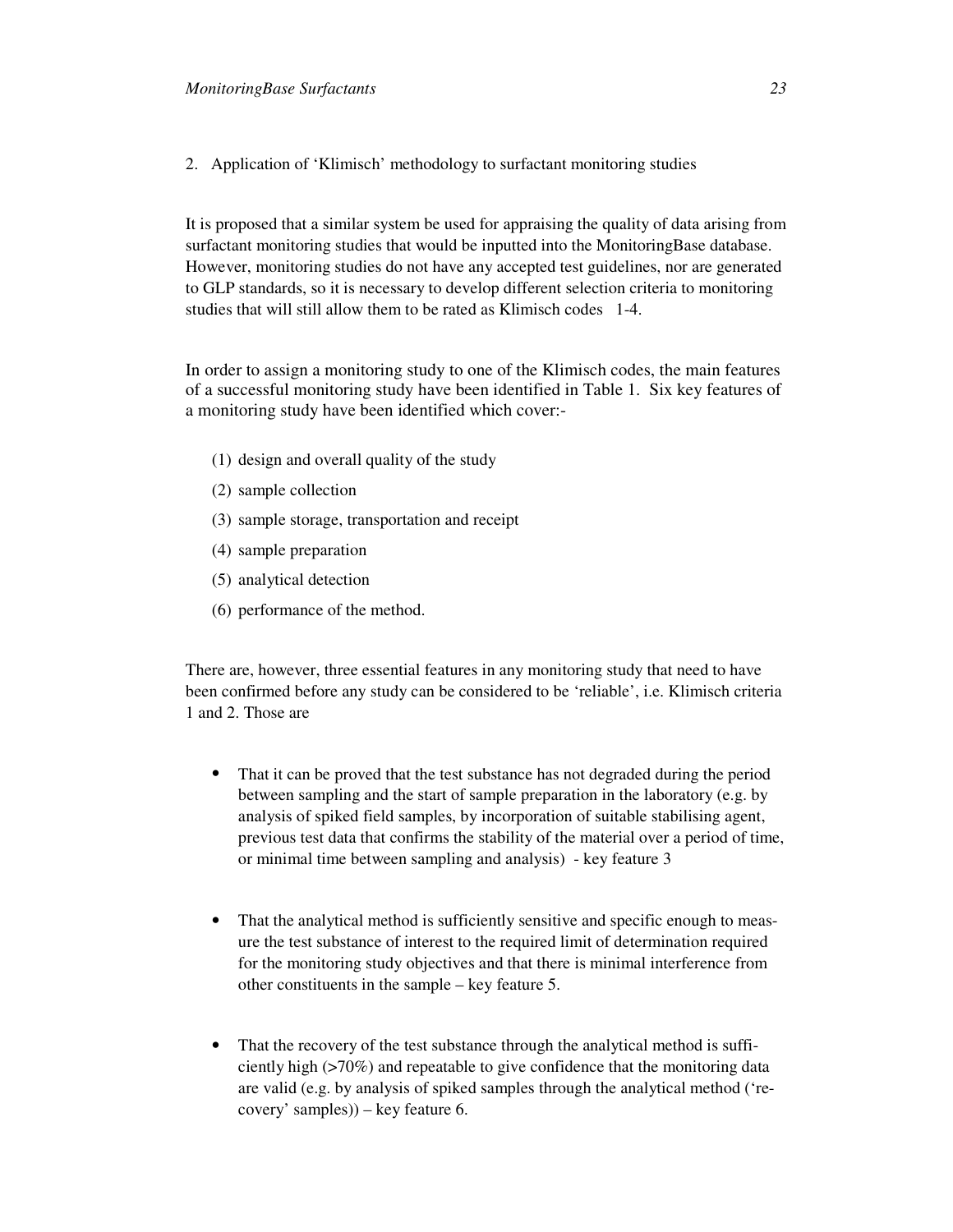A number of detailed criteria for evaluating each key feature are also included in Table 1 to assist in the evaluation of the quality of the monitoring study. These criteria may not necessarily apply in every case to the particular study under evaluation. For example, under 'Sample storage, transportation and receipt', the use of an appropriate stabilizing agent may not be required for an analyte that is stable under the actual field conditions or where there is analysis of samples directly in or close to the field operation. The evaluator must study the information and make a qualified judgment as to whether each key feature has been satisfactorily addressed in the monitoring study. Obviously, the more details that are documented in the monitoring study report, the easier it will be to evaluate whether the key features have been covered and thereby decide on the quality of the monitoring study.

|                |                                             | Table 1. Six key features of a satisfactory monitoring study                                                                                                                                                                                                                                                                                                                                                                                                                                                                                                                                                                                                                                                                                              |
|----------------|---------------------------------------------|-----------------------------------------------------------------------------------------------------------------------------------------------------------------------------------------------------------------------------------------------------------------------------------------------------------------------------------------------------------------------------------------------------------------------------------------------------------------------------------------------------------------------------------------------------------------------------------------------------------------------------------------------------------------------------------------------------------------------------------------------------------|
| N <sub>o</sub> | Feature                                     | Further criteria for evaluating whether a key feature has been<br>properly covered in the monitoring study                                                                                                                                                                                                                                                                                                                                                                                                                                                                                                                                                                                                                                                |
| 1.             | Design and over-<br>all quality of<br>study | Desirable to show that sufficient forethought has gone<br>into the design of the monitoring study as well as data<br>collection and retention. Includes:-<br>Protocol with clearly defined objectives of the study,<br>accurate locations for sampling (e.g. GIS coordinates),<br>sampling/storage details and a validated analytical<br>methodology to be applied to samples.<br>Raw data are archived and could be accessed by au-<br>$\bullet$<br>thorized person to check on the accuracy of data and<br>calculations, if required.<br>Study has been carried out by an experienced group of<br>$\bullet$<br>workers with monitoring expertise.<br>Study has been audited internally (within company or<br>group) and/or externally (Journal review). |
| 2.             | Sample collection                           | Desirable to collect samples of suitable volume and to<br>minimise the possibility of contamination. Additional<br>samples (blank/spiked) will enable further checks to be<br>made in the laboratory, if needed. Includes:-<br>Use of appropriate containers for the study/analyte of<br>$\bullet$<br>interest.<br>Method of sampling and type of sample to be taken<br>٠<br>(composite or grab sample) is detailed.<br>Inclusion of 'blank' and 'spiked field' samples.<br>Care is taken to minimise the possibility of contamina-<br>$\bullet$<br>tion. during sampling (e.g. prewashing of sample con-<br>tainers)<br>Sufficient sample is taken for analysis requirements                                                                             |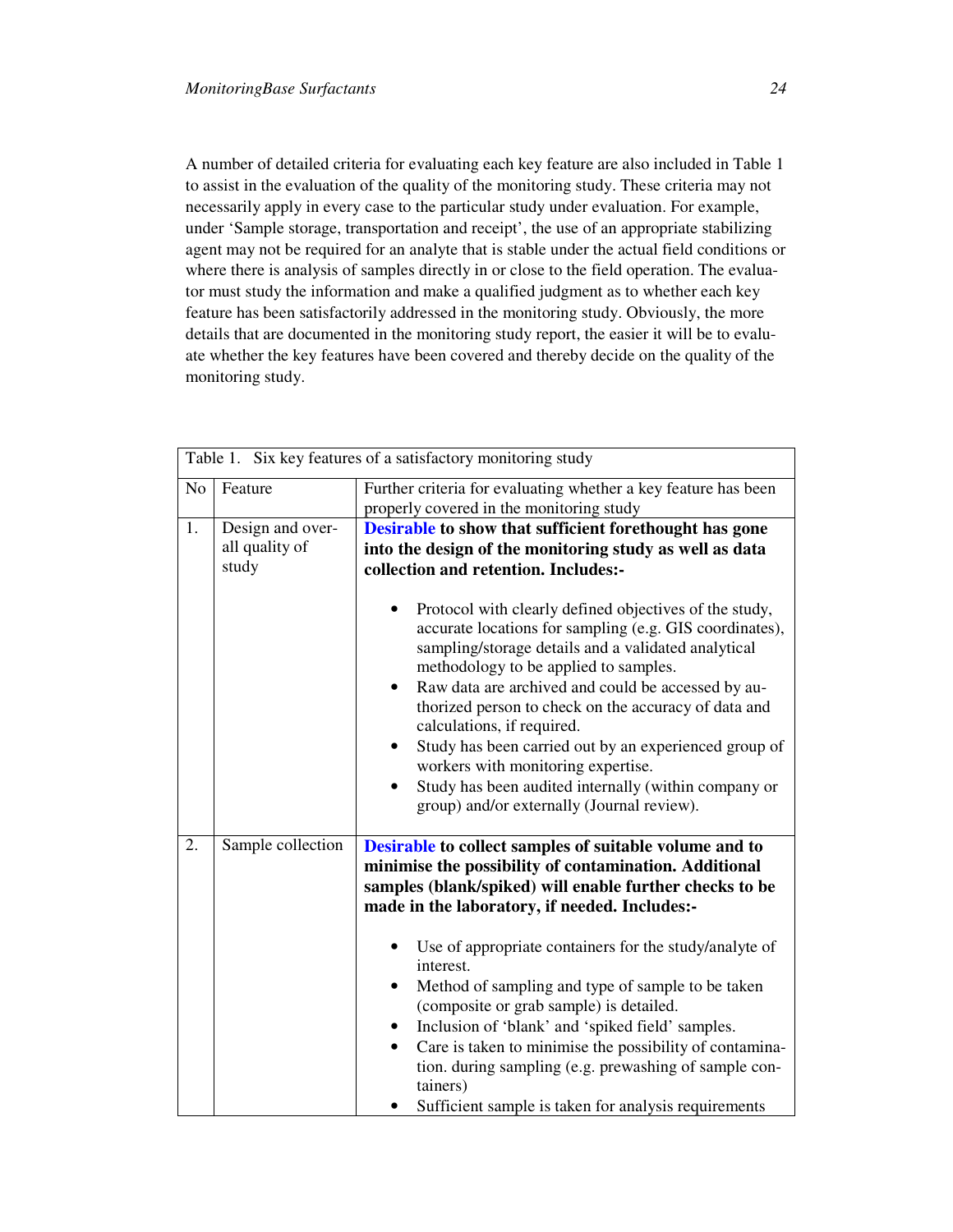|    |                                                  | and to avoid any sub-sampling.                                                                                                                                                                                                                                                                                                                                                                                                                                                                                                                                                                                                                                                                                                                                                                                                                      |
|----|--------------------------------------------------|-----------------------------------------------------------------------------------------------------------------------------------------------------------------------------------------------------------------------------------------------------------------------------------------------------------------------------------------------------------------------------------------------------------------------------------------------------------------------------------------------------------------------------------------------------------------------------------------------------------------------------------------------------------------------------------------------------------------------------------------------------------------------------------------------------------------------------------------------------|
| 3. | Sample storage,<br>transportation and<br>receipt | <b>Essential</b> to prove that the test substance has not de-<br>graded during the period between sampling and the<br>start of sample preparation in the laboratory. Includes:-<br>Previous information on the stability of the analyte(s)<br>٠<br>of interest.<br>Use of appropriate stabilising agent to minimise sam-<br>ple deterioration.<br>Storage conditions in field/lab at suitable temperature<br>$\bullet$<br>to minimise sample deterioration.<br>Check on efficiency of preservation made (e.g. by<br>analysis of 'spiked field' samples at laboratory).<br>Details of shipment and receipt ('chain of custody')<br>٠<br>are provided where appropriate.                                                                                                                                                                              |
| 4. | Sample prepara-<br>tion                          | Desirable to minimise interference from other com-<br>pounds in the analysis and thereby achieve a sufficiently<br>low limit of determination for the analyte of interest. In-<br>cludes:-<br>• Validated method for isolation of analyte of interest.<br>Isolation removes compounds likely to interfer in<br>method.<br>Isolation achieves low limit of determination required.                                                                                                                                                                                                                                                                                                                                                                                                                                                                   |
| 5. | Analytical detec-<br>tion                        | <b>Essential that the analytical method is sufficiently sensi-</b><br>tive and specific enough to measure the test substance of<br>interest, without interference and to the required limit<br>of determination. Includes:-<br>Published/industry accepted and validated analytical<br>method has been employed.<br>Preferably specific method (e.g. GC/MS, LC/MS).<br>Non-specific methods can give rise to an overestima-<br>tion of the level of the surfactant of interest due to the<br>presence of structurally similar substances.<br>Allows quantification of all analytes of interest.<br>Little or no interference observed in the region of in-<br>$\bullet$<br>terest, confirmed by analysis of reagent blanks and<br>field blanks.<br>Sufficiently low limit of determination with details of<br>such parameters (e.g. LoD, LoQ, MDL). |
| 6. | Performance of<br>the method                     | <b>Essential that there is satisfactory recovery of the test</b><br>substance to give confidence that the monitoring data<br>are valid. Includes:-<br>A set of recoveries for the analytes of interest have                                                                                                                                                                                                                                                                                                                                                                                                                                                                                                                                                                                                                                         |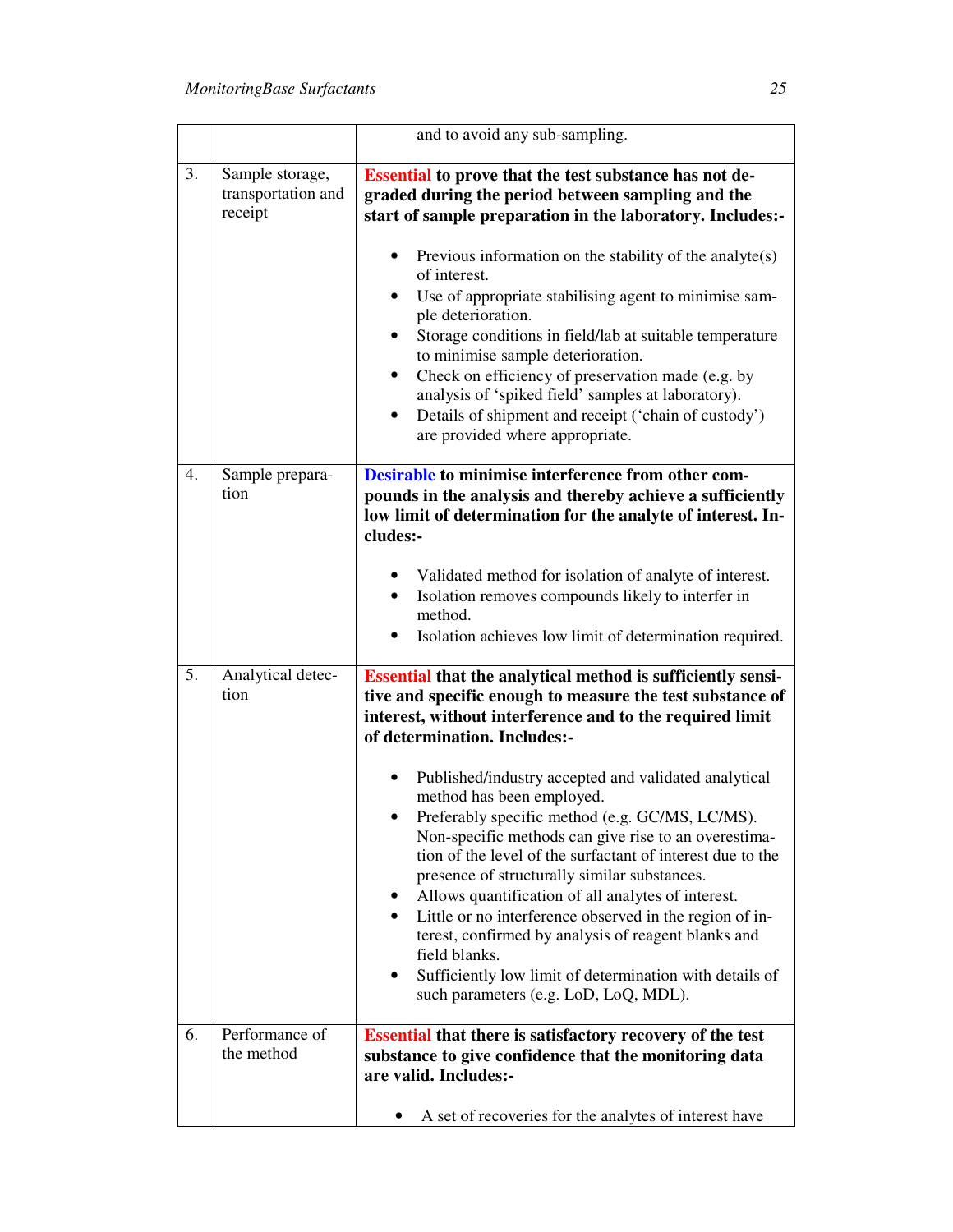| been carried out at different spiking levels to cover<br>the likely monitoring concentrations.<br>Recovery data are $>70\%$ and with acceptable standard<br>deviation.<br>Appropriate external standard has been used for re-<br>covery.<br>Internal standard, if appropriate, has been used in<br>$\bullet$<br>method. |
|-------------------------------------------------------------------------------------------------------------------------------------------------------------------------------------------------------------------------------------------------------------------------------------------------------------------------|
|                                                                                                                                                                                                                                                                                                                         |

Once the evaluator has made a qualified judgment as to which key features have been satisfactorily addressed in the monitoring study, it is then possible to assign the quality of the monitoring study and its data to the standard Klimisch codes (1-4) using the scoring system shown in Table 2. The details of the scoring and subsequent assignment of a monitoring study are summarized:-

- Any study must have the three essential key features (i.e. 3, 5 and 6) confirmed before it can be considered to be 'reliable', i.e. Klimisch codes 1 and 2. If any of these key features is not sufficiently addressed then the study is assigned Klimisch code 3 (not reliable).
- A monitoring study that has covered at least five and preferably six of these key features would be assigned to Klimisch code 1 – reliable without restriction. The essential features (key features 3,5 and 6) would all be covered as well as 2 or 3 of the desirable features (1,2 and 4).
- A monitoring study that has only covered three or four of these key features would be assigned to Klimisch code 2 – reliable with restriction. The essential features (key features 3,5 and 6) would all be covered as well as possibly one of the desirable features (1,2 and 4).

| Table 2. Assignment of monitoring studies to the standard Klimisch categories (1- |                                                                                 |                          |  |
|-----------------------------------------------------------------------------------|---------------------------------------------------------------------------------|--------------------------|--|
| Klimisch criteria                                                                 | Score against the<br>6 key features of<br>a satisfactory<br>monitoring<br>study | Examples of such studies |  |
|                                                                                   |                                                                                 |                          |  |